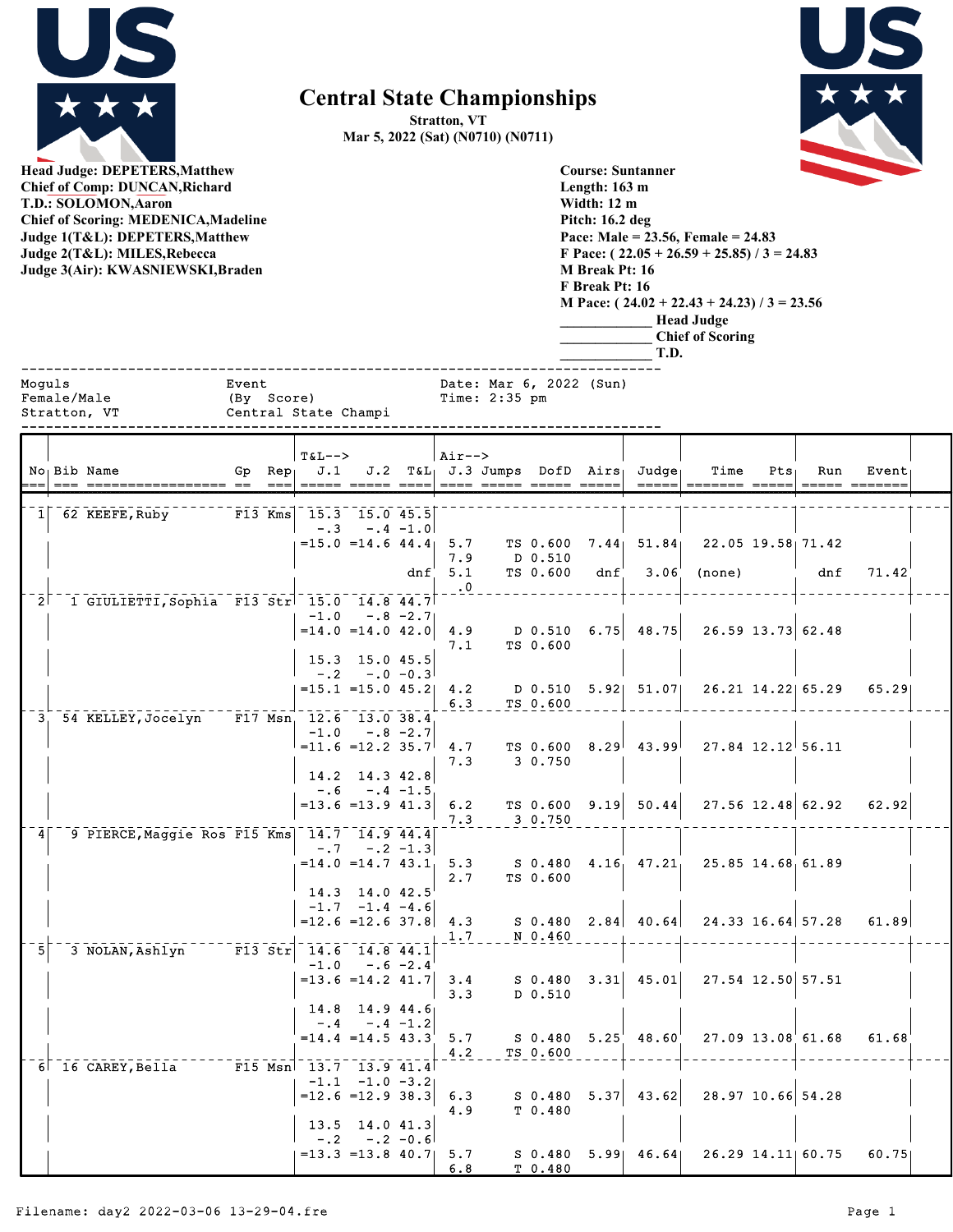Moguls Event Date: Mar 6, 2022 (Sun)<br>Female/Male (By Score) Time: 2:35 pm<br>Stratton, VT Central State Champi Female/Male (By Score) Time: 2:35 pm Stratton, VT Central State Champi

|                 | No Bib Name                                    |           | Gp Rep    | <b>T&amp;L--&gt;</b><br>J.1                                                  |                                                                    |             | Air-->     |                            | J.2 T&L J.3 Jumps DofD Airs Judge | Time                                                     | Pts | Run                  | Event |  |
|-----------------|------------------------------------------------|-----------|-----------|------------------------------------------------------------------------------|--------------------------------------------------------------------|-------------|------------|----------------------------|-----------------------------------|----------------------------------------------------------|-----|----------------------|-------|--|
|                 | 99 SELAN, Evelyn                               |           | $F13$ Kms | $=13.0$ $=12.6$ 38.4                                                         | 14.2 13.6 41.7<br>$-1.2 -1.0 -3.3$                                 |             | 5.2<br>6.3 | S 0.480<br>D 0.510         | $5.70 \mid 44.10 \mid$            | 28.99 10.63 54.73                                        |     |                      |       |  |
|                 |                                                |           |           | $=14.0$ $=13.8$ $41.7$                                                       | $14.4$ 14.2 42.9<br>$-.4-.4-.1.2$                                  |             | 4.9<br>6.3 | D 0.510                    | $S$ 0.480 5.56 47.26              | 27.24 12.89 60.15                                        |     |                      | 60.15 |  |
|                 | 8 90 PIERCE, Jessica F13 Kms 13.8 13.9 41.6    |           |           |                                                                              | $-7.6 - 8.4 - 24.0$<br>$=6.2$ $=5.5$ 17.6 2.1<br>13.4 13.0 39.6    |             | 1.4        | D 0.510                    | $T$ 0.480 1.71 19.26              | 25.93 14.58 33.84                                        |     |                      |       |  |
|                 |                                                |           |           | $= 11.8$ $= 11.2$ 34.5 3.4                                                   | $-1.6$ $-1.8$ $-5.1$                                               |             | 5.6        | D 0.510                    |                                   | $T$ 0.480 4.48 38.98 23.39 17.85 56.83                   |     |                      | 56.83 |  |
| -9.             | 5 STEVENSON, Sammie F13 Str 14.7 14.6 43.9     |           |           |                                                                              | $-9.6 - 10.0 - 29.4$<br>$=5.1$ $=4.6$ $14.5$<br>$13.6$ 13.8 41.1   |             | 5.3<br>1.0 | S 0.480<br>TS 0.600        | $3.14^{+}$ 17.69                  | $33.77$ 4.47 22.16                                       |     |                      |       |  |
|                 |                                                |           |           | $=12.9$ $=12.6$ 38.3 5.7                                                     | $-.7 - 1.2 - 2.8$                                                  |             | 4.6        | TS 0.600                   | $S$ 0.480 5.49 43.74              |                                                          |     | $28.17$ 11.69 55.43  | 55.43 |  |
|                 | 10 28 FRANKEL, Rikki F13 Str 14.2 13.8 42.0    |           |           | $=13.2$ $=12.8$ 39.0 5.7                                                     | $-1.0$ $-1.0$ $-3.0$                                               |             | 4.1        | D 0.510                    |                                   | $S$ 0.480 4.82 43.82 30.73 8.39 52.21                    |     |                      |       |  |
|                 |                                                |           |           | $=13.1$ $=12.7$ 38.7                                                         | 14.1 13.5 41.4<br>$-1.0 - .8 - 2.7$                                |             | 3.6<br>3.6 | D 0.510                    |                                   | TS $0.600$ $3.99$ $42.69$ $30.05$ $9.27$ $51.96$ $52.21$ |     |                      |       |  |
| 11              | 33 GIULIETTI, Emma                             |           |           | $\overline{F11} \overline{Str}$ 14.1 13.7 41.7<br>$= 13.3$ $= 13.3$ 39.9 3.7 | $-.8 - .4 - 1.8$                                                   |             | 3.5        | S 0.480<br>D 0.510         | $3.55$ 43.45                      | $30.56$ $8.61$ 52.06                                     |     |                      |       |  |
|                 | 12 91 REISZEL, Oliveah F15 Will 13.3 13.6 40.3 |           |           | $=13.0$ $=13.0$ 39.0                                                         | 13.7 13.4 40.7<br>$-.7 - .4 - 1.7$                                 |             | 6.2<br>3.7 | D 0.510                    | $S$ 0.480 4.85 43.85              |                                                          |     | $32.16$ 6.55 50.40   | 52.06 |  |
|                 |                                                |           |           |                                                                              | $-9.8$ $-12.2 - 33.0$<br>$=3.5$ $=1.4$ 7.4 6.3<br>$12.1$ 11.9 36.0 |             | 6.8        | S 0.480<br>$Y$ 0.510       | $6.48$ 13.83                      | $30.89$ $8.19$ 22.02                                     |     |                      |       |  |
|                 |                                                |           |           | $=10.7$ $=10.5$ 31.8 5.9                                                     | $-1.4$ $-1.4$ $-4.2$                                               |             | 4.2        | D 0.510                    |                                   | S 0.480 4.97 36.77 26.00 14.49 51.26                     |     |                      | 51.26 |  |
|                 | 13 12 BOWMAN, Juniper                          |           |           | $F13 \text{ Str}$ $12.4 \text{ } 12.0 \text{ } 36.6$<br>$=11.8$ = 11.6 35.1  | $-.6 - .4 -1.5$<br>12.3 12.0 36.5                                  |             | 4.2<br>3.0 | D 0.510                    | $S$ 0.480 3.54 38.64              | $33.35$ $5.01$ 43.65                                     |     |                      |       |  |
|                 |                                                |           |           | $-0.0$<br>$=12.3$ = 12.0 36.5                                                |                                                                    | $-.0 \t0.0$ | 5.8<br>3.7 | S 0.480<br>D 0.510         | $4.66$ $41.11$                    |                                                          |     | $30.63$ $8.52$ 49.63 | 49.63 |  |
|                 | 14 70 LAFFERTY, Stella                         |           |           | F15 Msn 11.9 11.9 35.7<br>$=10.5 = 10.3$ 31.2                                | $-1.4$ $-1.6$ $-4.5$<br>12.6 12.6 37.8                             |             | 3.0<br>6.0 | S 0.480<br>N 0.460         | $4.20 \quad 35.40$                |                                                          |     | $31.95$ 6.82.42.22   |       |  |
|                 |                                                |           |           | $-.3$<br>$= 12.3$ = 12.4 37.0 4.6                                            | $-.2 - 0.8$                                                        |             | 5.0        | N 0.460                    | $S$ 0.480 4.50 41.55              |                                                          |     | $31.85$ 6.95 48.50   | 48.50 |  |
| 15 <sub>l</sub> | 89 PETERSEN, Kayla                             | $F11$ Kms |           | 12.8 12.6 38.1<br>$= 11.0 = 11.0 33.0$                                       | $-1.8$ $-1.6$ $-5.1$                                               |             | 4.9<br>3.6 | $TS$ 0.600 4.77<br>D 0.510 | 37.77                             | 29.10 10.49 48.26                                        |     |                      |       |  |
|                 |                                                |           |           |                                                                              | $12.7$ 12.4 37.7<br>$-1.7 -2.4 -6.1$                               |             |            |                            |                                   |                                                          |     |                      |       |  |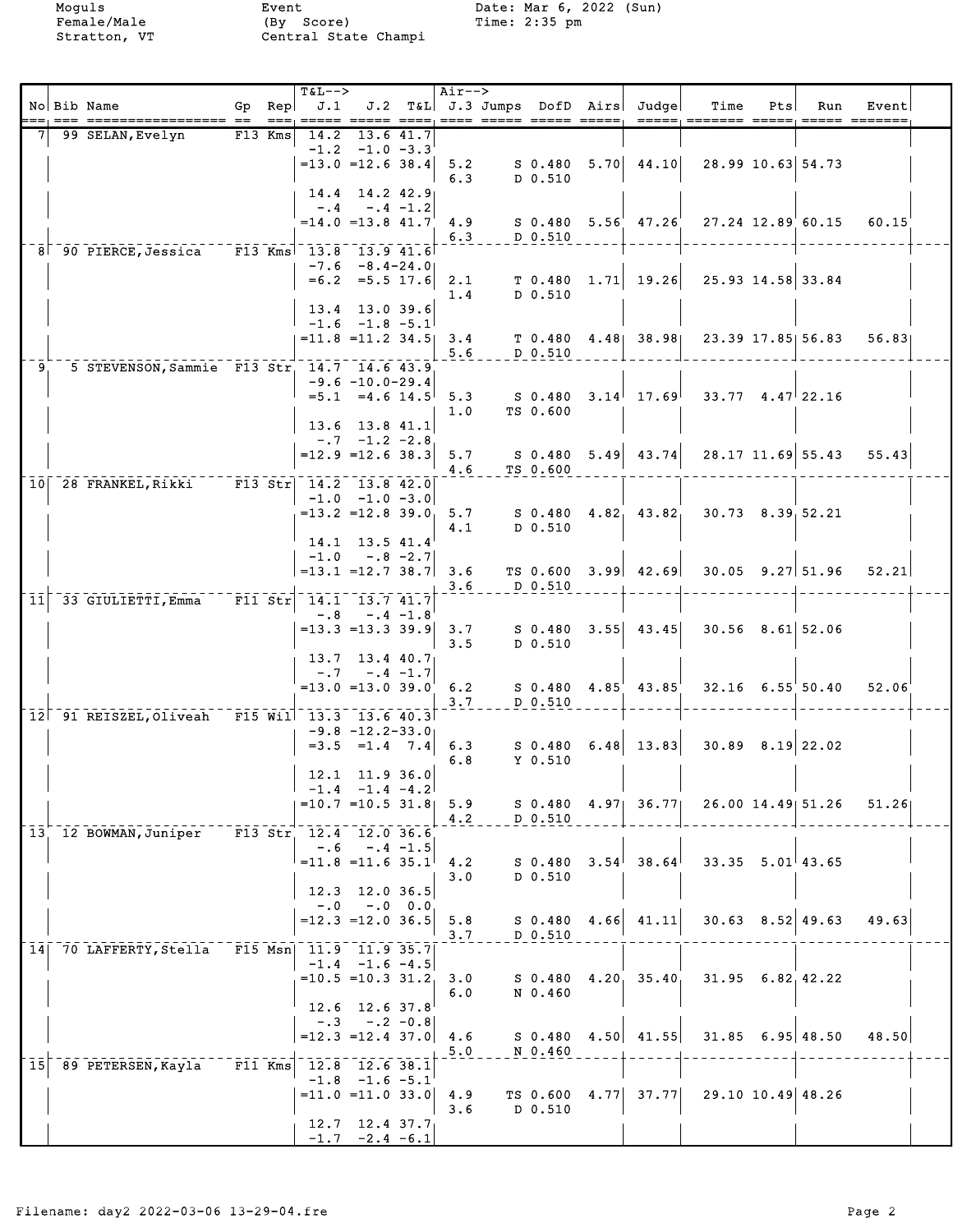|    | No Bib Name                                                               |            | $Gp$ Rep | <b>T&amp;L--&gt;</b><br>J.1               |                                                                         |                                       | Air-->                    |                           |      | J.2 T&L J.3 Jumps DofD Airs Judge | Time                                   | Pts | Run                        | Event                          |  |
|----|---------------------------------------------------------------------------|------------|----------|-------------------------------------------|-------------------------------------------------------------------------|---------------------------------------|---------------------------|---------------------------|------|-----------------------------------|----------------------------------------|-----|----------------------------|--------------------------------|--|
|    |                                                                           |            |          |                                           | $=$ 11.0 $=$ 10.0 31.5 $ $                                              |                                       | 4.6<br>3.2                | TS 0.600 4.39<br>D 0.510  |      | 35.89                             |                                        |     | 30.35 8.88 44.77           | 48.26                          |  |
|    | 16 65 LAFFERTY, Alexis                                                    |            |          | $\sqrt{11.9}$ $\sqrt{11.8}$ 35.6<br>$-.6$ | $-.8 - 2.1$<br>$= 11.3 = 11.0 33.5$ 5.2<br>13.2 12.9 39.2               |                                       | 5.8                       | S 0.480<br>T 0.480        |      |                                   | $5.27$ 38.72 29.97 9.37 48.09          |     |                            |                                |  |
|    |                                                                           |            |          |                                           | $-2.0 -2.2 -6.3$<br>$=11.2$ $=10.7$ 32.8                                |                                       | 4.3<br>3.4                | TT 0.600                  |      |                                   | $S$ 0.480 4.10 36.95 29.41 10.09 47.04 |     |                            | 48.09                          |  |
| 17 | 31 GANS, Symma F13 Kms 12.1 11.9 36.0                                     |            |          |                                           | $-1.8$ $-1.8$ $-5.4$<br>$=10.3$ = 10.1 30.6 4.2<br>$12.9$ $12.9$ $38.7$ |                                       | 6.3                       | $S$ 0.480                 |      | N 0.460 4.95 35.55                | $31.13$ $7.88$ 43.43                   |     |                            |                                |  |
|    |                                                                           |            |          |                                           | $-3.3 -2.8 -9.1$<br>$=9.6$ =10.1 29.6 5.7                               |                                       | 4.9                       | $S_0.480$                 |      | N 0.460 4.97 34.52                |                                        |     | $34.43$ $3.62$ $38.14$     | 43.43                          |  |
|    | 18 23 CORNETTE, Lily F13 Str 13.4 13.8 40.8                               |            |          |                                           | $-7.6$ $-7.8-23.1$<br>$=5.8$ $=6.0$ 17.7 3.5                            |                                       | 2.9                       | S 0.480<br>D 0.510        |      | $3.15$ 20.85                      | $37.22$ 0.03 20.88                     |     |                            |                                |  |
|    |                                                                           |            |          |                                           | $13.5$ $13.8$ $41.0$<br>$-3.6 -3.2 - 10.2$<br>$= 9.9$ = 10.6 30.8 3.5   |                                       | 2.7                       | D 0.510                   |      | $S$ 0.480 3.05 33.80              |                                        |     |                            | $30.74$ $8.38$ $42.18$ $42.18$ |  |
|    | 19 <sub>1</sub> 27 FAUDE KOIVISTO, Zo F13 Hun <sub>1</sub> 13.2 12.6 38.7 |            |          |                                           | $-3.8 - 3.8 - 11.4$<br>$= 9.4$ $= 8.8$ $27.3$ 4.8                       |                                       | 3.3                       | S 0.480<br>D 0.510        |      | $3.98^{1}$ 31.28                  | $29.80$ $9.59$ <sup>1</sup> 40.87      |     |                            |                                |  |
|    |                                                                           |            |          | $=7.7$                                    | $11.3$ 11.0 33.5<br>$-3.6 - 3.6 - 10.8$                                 | $=7.4$ 22.7                           | 4.7<br>3.8                | $S$ 0.480<br>D 0.510      |      | $4.18$ 26.83                      |                                        |     | $36.30 \quad 1.21   28.04$ | 40.87                          |  |
|    | 20 30 CUNNINGHAM, Ryan F13 Kms                                            |            |          | 0.1<br>9.8                                | $-1.4$ $-1.2$ $-3.9$                                                    | $0.1$ dnf<br>9.629.1                  | 1.5<br>$\cdot$ 0          | N 0.460                   |      |                                   | $dnf$ 0.99 (none)                      |     | dnf                        |                                |  |
|    | 21 - 93 RIESZER, Keira F13 Kms 10.0                                       |            |          | $=8.4$                                    | $-1.4$ $-1.2$ $-3.9$                                                    | $= 8.4$ 25.2<br>$9.8$ 29.7            | 4.0<br>3.7                | N 0.460<br>$S$ 0.480      |      | $3.61 \quad 28.81$                | $29.40\ 10.11^\prime\ 38.92$           |     |                            | 38.92                          |  |
|    |                                                                           |            |          | 8.6                                       | $=8.6$ $=8.6$ 25.8<br>$-2.3$ $-3.1$ $-8.1$                              | $8.4$ 25.5                            | 3.9<br>3.0                | S 0.480<br>K 0.510        |      | $3.40$ 29.20                      |                                        |     | $30.15$ $9.14$ 38.34       |                                |  |
|    | 22 39 JORDAN, Sophie                                                      | $F11$ Kms  |          | $= 6.3$<br>7.6                            |                                                                         | 7.021.9                               | $=5.3$ 17.4 4.1<br>3.0    | K 0.510                   |      |                                   | S 0.480 3.49 20.89 29.15 10.43 31.32   |     |                            | 38.34                          |  |
|    |                                                                           |            |          | $-1.0$<br>$= 6.6$<br>9.0                  |                                                                         | $-.8 - 2.7$<br>$=6.2$ 19.2<br>8.826.7 | 3.7<br>3.9                | S 0.480<br>D 0.510        |      | $3.75^{+}$ 22.95                  | $32.85$ $5.66$ 28.61                   |     |                            |                                |  |
|    |                                                                           |            |          | $-1.0$<br>$= 8.0$                         |                                                                         | $-1.0 -3.0$<br>$=7.8$ 23.7            | 3.7<br>4.6                | $S$ 0.480<br>D 0.510      | 4.11 | 27.81                             |                                        |     | $29.26$ 10.29 38.10        | 38.10                          |  |
|    | 23 26 CUNNINGHAM, Charlo F09 Kms                                          |            |          | 7.8                                       | $-1.9$ $-1.8$ $-5.6$<br>$=5.9$ $=6.2$ 18.2                              | 8.023.7                               | 2.7<br>6.0                | K 0.510<br>$S$ 0.480      |      | $4.25$ 22.40                      | 33.53 4.78.27.18                       |     |                            |                                |  |
|    |                                                                           |            |          | 8.6<br>$-.9$<br>$= 7.7$                   |                                                                         | 9.026.4<br>$-1.0 -2.8$                | $= 8.0 23.5   2.9$<br>5.1 | K 0.510<br>$S$ 0.480      |      | $3.91$ 27.46                      |                                        |     | 29.11 10.48 37.94          | 37.94                          |  |
| 24 | 36 HASHEM, Remie                                                          | $ F11$ Str |          | 9.7<br>$-9.0$<br>$= 0.7$                  |                                                                         | $0.1$ 14.7<br>$-13.5$<br>$=0.1$ 1.2   | 4.3<br>2.3                | N 0.460 3.07<br>$S_0.480$ |      | 4.27                              |                                        |     | $35.36$ $2.42$ 6.69        |                                |  |
|    |                                                                           |            |          | 9.0<br>$-0.6$                             |                                                                         | 9.027.0<br>$-.6 - 1.8$                |                           |                           |      |                                   |                                        |     |                            |                                |  |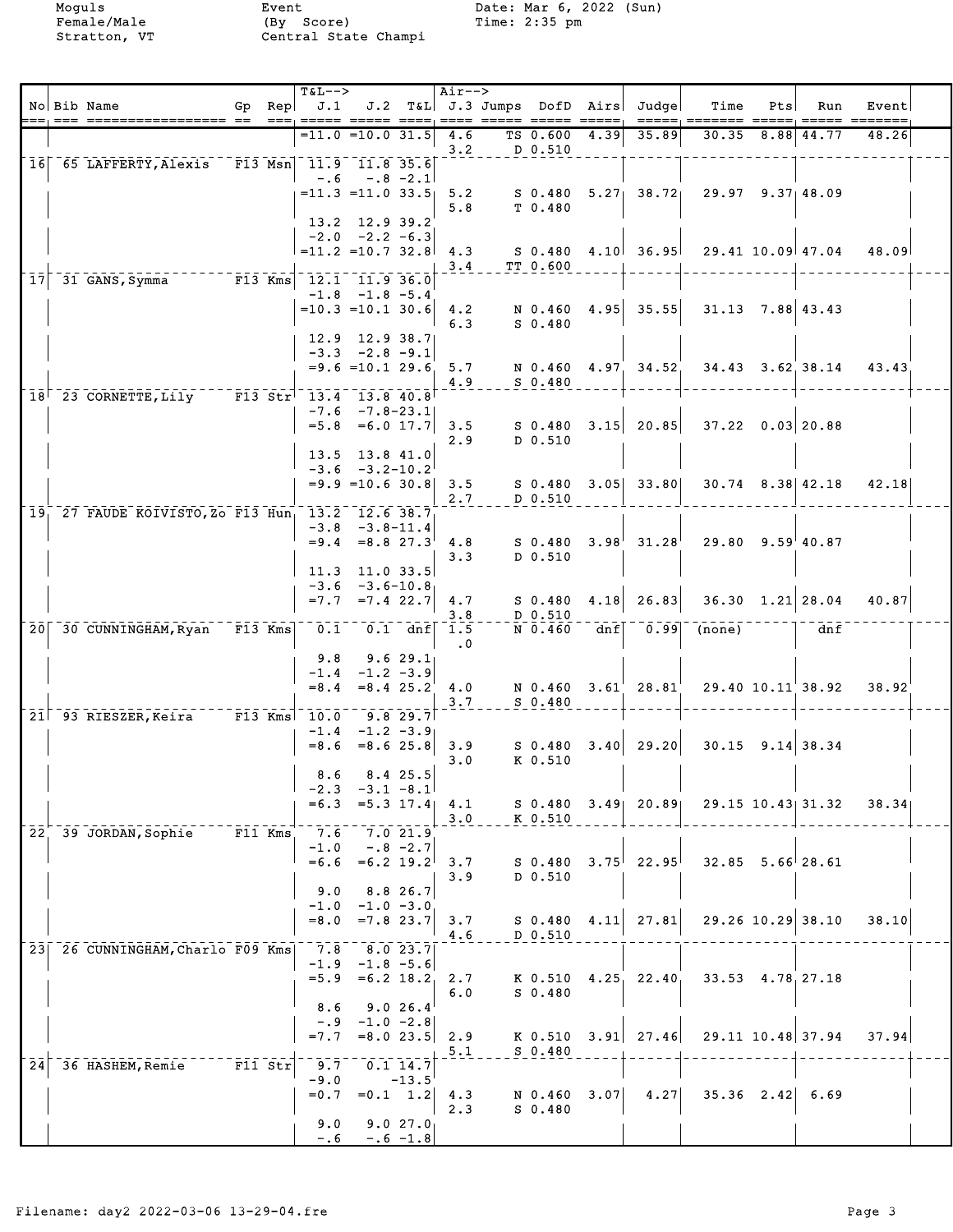|                 | $\qquad \qquad \quad \  \  \, \overline{\qquad \qquad }=$ | No Bib Name<br>=== ==                           |           | Gp Rep<br>$=$ $=$ $+$ | <b>T&amp;L--&gt;</b><br>J.1<br><b>EEEEE EEEEE EEEE</b> |                      |                       | $Air--$                                              | J.2 T&L J.3 Jumps DofD Airs |      | Judge                                                                        | Time<br>=====; ======= =====           | Pts  | Run<br>$=====$       | Event<br>$=======$ |  |
|-----------------|-----------------------------------------------------------|-------------------------------------------------|-----------|-----------------------|--------------------------------------------------------|----------------------|-----------------------|------------------------------------------------------|-----------------------------|------|------------------------------------------------------------------------------|----------------------------------------|------|----------------------|--------------------|--|
|                 |                                                           |                                                 |           |                       | $= 8.4$                                                |                      | $= 8.4$ 25.2          | 4.2                                                  | N 0.460                     | 4.23 | 29.43                                                                        | 34.73                                  | 3.24 | 32.67                | 32.67              |  |
| 25 <sub>1</sub> |                                                           | 58 VANCE, Molly                                 | $F09$ Kms |                       | 8.0                                                    | 7.623.4              |                       | 4.8                                                  | $S$ 0.480                   |      |                                                                              |                                        |      |                      |                    |  |
|                 |                                                           |                                                 |           |                       | $-4.8$ $-5.0 - 14.7$                                   |                      |                       |                                                      |                             |      |                                                                              |                                        |      |                      |                    |  |
|                 |                                                           |                                                 |           |                       | $=3.2$ $=2.6$ 8.7                                      |                      |                       | 3.2<br>$\cdot$ 0                                     |                             |      |                                                                              | $S$ 0.480 1.53 10.23 32.31 6.36 16.59  |      |                      |                    |  |
|                 |                                                           |                                                 |           |                       | 8.4<br>$-2.4 - 2.6 - 7.5$                              |                      | 7.9 24.5              |                                                      |                             |      |                                                                              |                                        |      |                      |                    |  |
|                 |                                                           |                                                 |           |                       | $= 6.0$                                                | $=5.3$ 17.0          |                       | 3.8                                                  |                             |      |                                                                              | $S$ 0.480 4.01 20.96 29.05 10.56 31.52 |      |                      | 31.52              |  |
| 26              |                                                           | 44 KNIGHT, Reese F11 Str                        |           |                       | 9.4                                                    | $9.2$ 27.9           |                       | 4.3                                                  | K 0.510                     |      |                                                                              |                                        |      |                      |                    |  |
|                 |                                                           |                                                 |           |                       |                                                        | $-.9 -1.2 -3.2$      |                       |                                                      |                             |      |                                                                              |                                        |      |                      |                    |  |
|                 |                                                           |                                                 |           |                       | $= 8.5 = 8.0 24.8   4.0$                               |                      |                       | 4.5                                                  | N 0.460<br>$S$ 0.480        | 4.00 | 28.75                                                                        | $36.14$ 1.42 30.17                     |      |                      |                    |  |
|                 |                                                           |                                                 |           |                       | 11.2 10.9 33.2<br>$-9.6 - 9.8 - 29.1$                  |                      |                       |                                                      |                             |      |                                                                              |                                        |      |                      |                    |  |
|                 |                                                           |                                                 |           |                       | $=1.6 = 1.1 4.0$                                       |                      |                       | 5.7                                                  | N 0.460 5.02                |      | 9.07                                                                         | 37.90                                  |      | 9.07                 | 30.17              |  |
|                 |                                                           | 27 96 NUTT, Emelia F11 Str                      |           |                       | 8.8                                                    |                      | 8.926.6               | 5.0                                                  | $S_0.480$                   |      |                                                                              |                                        |      |                      |                    |  |
|                 |                                                           |                                                 |           |                       | $-2.1 -1.8 -5.9$                                       |                      |                       |                                                      |                             |      |                                                                              |                                        |      |                      |                    |  |
|                 |                                                           |                                                 |           |                       | $=6.7$ $=7.1$ 20.7 2.1                                 |                      |                       | $\cdot$ 0                                            |                             |      | $N$ 0.460 0.96 21.66                                                         | 40.40                                  |      | 21.66                |                    |  |
|                 |                                                           |                                                 |           |                       | 10.7<br>$-2.0 -2.0 -6.0$                               | 10.932.4             |                       |                                                      |                             |      |                                                                              |                                        |      |                      |                    |  |
|                 |                                                           |                                                 |           |                       | $=8.7$ $=8.9$ 26.4 4.0                                 |                      |                       |                                                      |                             |      | N 0.460 3.61 30.01                                                           | 39.92                                  |      | 30.01                | 30.01              |  |
|                 |                                                           | 28 14 BRIGHTHAUPT, Gisel F11 Str                |           |                       | 9.2                                                    | 9.828.5              |                       | 3.7                                                  | $S$ 0.480                   |      |                                                                              |                                        |      |                      |                    |  |
|                 |                                                           |                                                 |           |                       | $-2.6 -2.6 -7.8$                                       |                      |                       |                                                      |                             |      |                                                                              |                                        |      |                      |                    |  |
|                 |                                                           |                                                 |           |                       | $=6.6$ $=7.2$ 20.7 3.8                                 |                      |                       | 4.1                                                  | S 0.480<br>D 0.510          | 3.91 | 24.61                                                                        | $33.33$ $5.04$ 29.65                   |      |                      |                    |  |
|                 |                                                           |                                                 |           |                       | 10.4                                                   |                      | $0.1$ 15.8            |                                                      |                             |      |                                                                              |                                        |      |                      |                    |  |
|                 |                                                           |                                                 |           |                       | $-9.4$<br>$=1.0$                                       |                      | $-14.1$<br>$=0.1$ 1.7 | 4.3                                                  | N 0.460 1.97                |      | 3.62                                                                         | 37.45                                  |      | 3.62                 | 29.65              |  |
|                 |                                                           | 29 35 HAMILTON, Charlott F13 Str 10.6 11.0 32.4 |           |                       |                                                        |                      |                       | $\cdot$ 0                                            |                             |      |                                                                              |                                        |      |                      |                    |  |
|                 |                                                           |                                                 |           |                       | $-8.6 - 9.8 - 27.6$                                    |                      |                       |                                                      |                             |      |                                                                              |                                        |      |                      |                    |  |
|                 |                                                           |                                                 |           |                       | $= 2.0$ $= 1.2$ $4.8$ 2.7                              |                      |                       | 2.0                                                  | D 0.510                     |      | $S$ 0.480 2.31 7.11                                                          | $36.75$ 0.63 7.74                      |      |                      |                    |  |
|                 |                                                           |                                                 |           |                       | 10.5 10.0 30.8                                         |                      |                       |                                                      |                             |      |                                                                              |                                        |      |                      |                    |  |
|                 |                                                           |                                                 |           |                       | $-3.8$<br>$=6.7$ $=5.8$ 18.8                           | $-4.2 - 12.0$        |                       | 4.7                                                  |                             |      |                                                                              | N 0.460 3.79 22.54 37.10 0.18 22.72    |      |                      | 22.72              |  |
| 30 <sup>1</sup> |                                                           | 82 MONTEAU, Cassandra F09 Str                   |           |                       |                                                        | $-7.9 - 7.6$ 23.3    |                       | 3.2                                                  | $D$ 0.510                   |      |                                                                              |                                        |      |                      |                    |  |
|                 |                                                           |                                                 |           |                       |                                                        | $-2.0$ $-1.8$ $-5.7$ |                       |                                                      |                             |      |                                                                              |                                        |      |                      |                    |  |
|                 |                                                           |                                                 |           |                       | $=5.9$ $=5.8$ 17.5 3.2                                 |                      |                       | 4.6                                                  | T 0.480                     |      |                                                                              | $S$ 0.480 3.73 21.28 39.54             |      | 21.28                |                    |  |
|                 |                                                           |                                                 |           |                       | 0.1                                                    |                      |                       | $0.1 \quad 0.3$ 3.9                                  | S 0.480<br>T 0.480          |      | $3.40$ $3.70$                                                                | 46.76                                  |      | 3.70                 | 21.28              |  |
|                 |                                                           | 31 57 VANCE, Khloe F13 Kms                      |           |                       | $9.0 \t 8.6 26.4$                                      |                      |                       | 3.2                                                  |                             |      |                                                                              |                                        |      |                      |                    |  |
|                 |                                                           |                                                 |           |                       | $-6.0 -7.8 - 20.7$<br>$=3.0$ $=0.8$ $5.7$ 4.9          |                      |                       |                                                      | N 0.460                     |      |                                                                              | $4.74^{1}$ 10.44 33.48 4.85 15.29      |      |                      |                    |  |
|                 |                                                           |                                                 |           |                       |                                                        |                      |                       | 5.2                                                  | $S_0.480$                   |      |                                                                              |                                        |      |                      |                    |  |
|                 |                                                           |                                                 |           |                       | 0.1                                                    |                      |                       | $0.1 \quad 0.3$ 4.0<br>$\cdot$ 0                     | N 0.460 1.84                |      |                                                                              | $2.14$ (none)                          |      | 2.14                 | 15.29              |  |
|                 |                                                           | 32 123 LETTIERI, Lexi F13 Str                   |           |                       | $9.2$ $9.8$ 28.5<br>$-8.2 - 9.6 - 26.7$                |                      |                       |                                                      |                             |      |                                                                              |                                        |      |                      |                    |  |
|                 |                                                           |                                                 |           |                       |                                                        |                      |                       | $=1.0$ $=0.2$ $1.8$ 3.1                              |                             |      |                                                                              | S 0.480 1.48 3.28 49.56                |      | 3.28                 |                    |  |
|                 |                                                           |                                                 |           |                       |                                                        | $9.8$ $9.4$ 28.8     |                       | $\cdot$ .0                                           |                             |      |                                                                              |                                        |      |                      |                    |  |
|                 |                                                           |                                                 |           |                       | $-5.2 -5.6-16.2$                                       |                      |                       |                                                      |                             |      |                                                                              |                                        |      |                      |                    |  |
|                 |                                                           |                                                 |           |                       | $=4.6$ = 3.8 12.6                                      |                      |                       | 3.4<br>$\cdot$ 0                                     |                             |      | $S$ 0.480 1.63 14.23                                                         | 44.65                                  |      |                      | $14.23$ 14.23      |  |
|                 |                                                           | 33 104 TANINI, Eloise F15 Hun                   |           |                       | $0.1$ $0.1$ $0.3$ $3.5$                                |                      |                       | $\cdot$ 0                                            | $\overline{N}$ 0.460 1.61   |      | $\left  \begin{smallmatrix} - & -1 \\ 1 & 91 \end{smallmatrix} \right ^{-1}$ | $\overline{(none)}$                    |      | $\vert$ 1.91         |                    |  |
|                 |                                                           |                                                 |           |                       | 0.1                                                    |                      | $0.1 \quad 0.3$       | 5.9                                                  | N 0.460 6.02                |      | 6.32                                                                         |                                        |      | $31.73$ $7.10$ 13.42 | 13.42              |  |
|                 |                                                           | 34 121 ESCOBAR, Madeline F13 Str                |           |                       | 0.1                                                    |                      |                       | 6.9<br>$\begin{bmatrix} 0.1 & 0.3 \end{bmatrix}$ 3.4 | $S$ 0.480                   |      |                                                                              | $50.480$ 1.99 $2.29$ 53.17             |      | 2.29                 |                    |  |
|                 |                                                           |                                                 |           |                       |                                                        | $7.4$ $7.9$ $23.0$   |                       | $\overline{\phantom{a}}$ .8                          | N 0.460                     |      |                                                                              |                                        |      |                      |                    |  |
|                 |                                                           |                                                 |           |                       | $-6.4 - 5.2 - 17.4$                                    |                      |                       |                                                      |                             |      |                                                                              |                                        |      |                      |                    |  |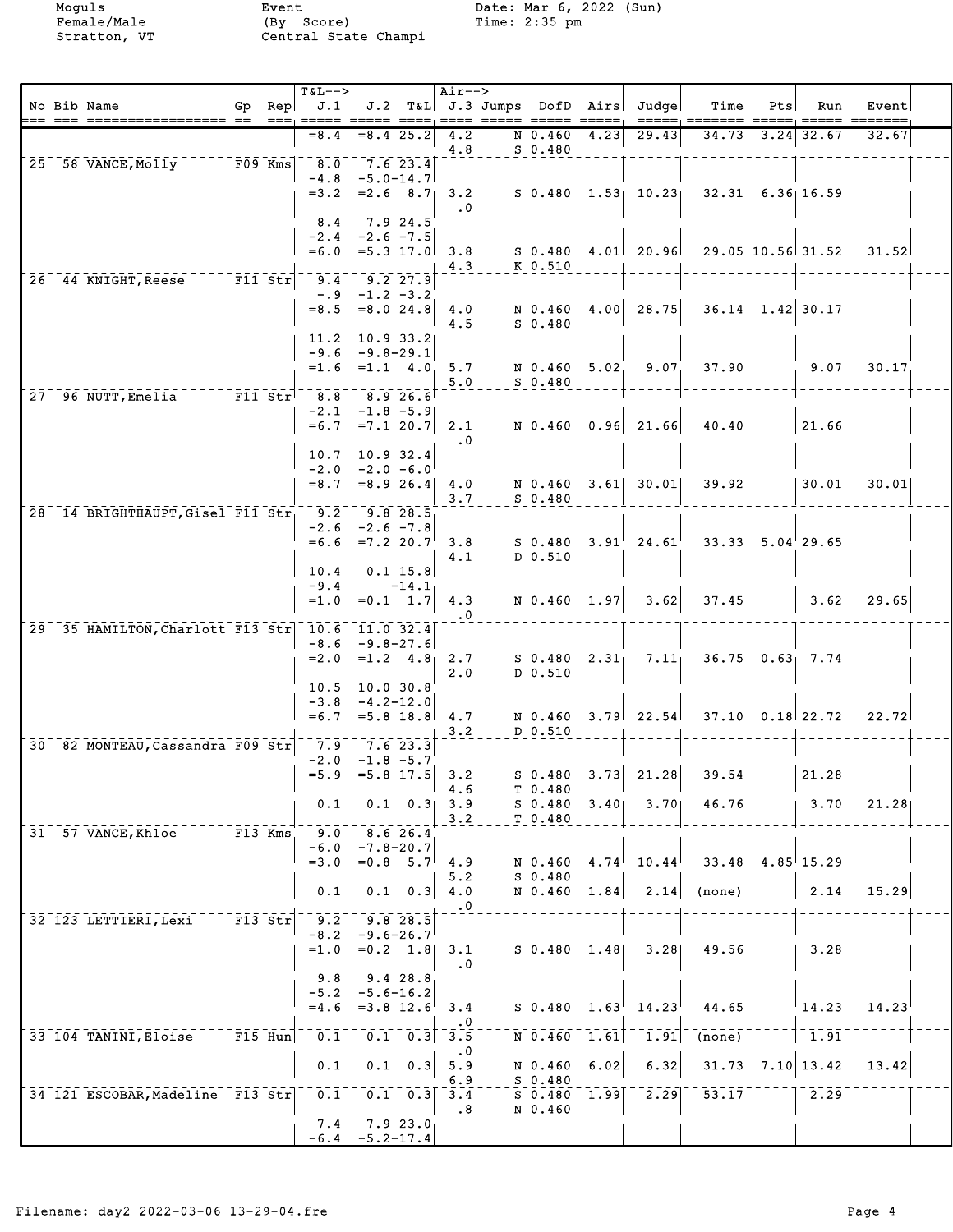| ===== =======<br>$= 2.7$<br>N 0.460<br>2.90<br>$=1.0$<br>5.6<br>3.4<br>8.45<br>36.74<br>0.65<br>9.10<br>9.10<br>2.8<br>$S_0.480$<br>$\overline{0.1}$<br>$N$ 0.460 1.01 1.31<br>$36.68$ $0.72$ $2.03$<br>35 98 SCHWARTZ, Millie F15 Str<br>$0.1 \quad 0.3$<br>$\overline{2.2}$<br>$\cdot$ 0<br>7.925.3<br>9.0<br>$-6.5 - 6.0 - 18.8$<br>$= 2.5 = 1.9 6.6$<br>N 0.460 0.36<br>6.96'<br>$35.59$ $2.13$ $9.09$<br>.8<br>9.09<br>$\cdot$ 0<br>36 122 DAVIES, Isla F09 Str <sup>1</sup> 8.2<br>7.8 24.0<br>$-7.6$<br>$-7.6 - 22.8$<br>$=0.6 = 0.2 1.2$<br>3.04<br>$S$ 0.480 1.84<br>52.52<br>3.04<br>2.7<br>N 0.460<br>1.2<br>8.2<br>0.1 12.4<br>$-8.0$<br>$-12.0$<br>$=0.2$ $=0.1$ $0.4$ 1.0<br>N 0.460 0.46 0.91<br>45.75<br>0.91<br>3.04<br>$\cdot$ 0<br>$M13$ Kms<br>97 SALZ, Viggo<br>14.7 14.6 43.9<br>$-.8$<br>$-.2 -1.5$<br>$= 13.9$ $= 14.4$ 42.4<br>S 0.380 6.33 48.78 22.43 17.53 66.31<br>6.4<br>TS 0.500<br>7.8<br>13.9 14.0 41.8<br>$-.6 - .8 - 2.1$<br>$S$ 0.380 $4.33^{\dagger}$ $44.08^{\dagger}$<br>$22.13$ $17.94$ 62.02<br>$=13.3$ $=13.2$ $39.8$<br>6.4<br>66.31<br>5.0<br>T 0.380<br>$\overline{M13} \text{ Nys}$ 14.8 14.6 44.1<br>2 108 WATTS, Alex<br>$-.4 - .3 - 1.0$<br>$6.50 \mid 49.55$<br>$24.02$ 15.37 64.92<br>$= 14.4 = 14.3 43.0$<br>5.4<br>TS 0.500<br>5.6<br>$3p$ 0.680<br>13.4 12.9 39.5<br>$-1.8$ $-1.0$ $-4.2$<br>TS 0.500 $5.54$ 40.79 24.18 15.15 55.94 64.92<br>$= 11.6 = 11.9 35.3$ 5.1<br>3p 0.680<br>4.4<br>M15 Str 13.5 12.9 39.6<br>$3^{\circ}$<br>4 AHERN, John<br>$-.6 - .8 - 2.1$<br>TS $0.500$ $5.05$ $42.55$ $23.30$ $16.35$ $58.90$<br>$=12.9$ $=12.1$ 37.5<br>4.8<br>5.3<br>TT 0.500<br>14.2 14.0 42.3<br>$-.9 - .2 -1.7$<br>TS $0.500 \quad 6.95$ 47.60<br>$23.99$ 15.41 63.01<br>$=13.3$ $=13.8$ 40.7<br>6.9<br>63.01<br>7.0<br>TT 0.500<br>M13 Kms 14.2 13.9 42.2<br>4 22 COLETTA, Robert<br>$-.0 - 0.4$<br>$-.3$<br>$=13.9$ $=13.9$ $41.7$ $4.3$<br>T 0.380 4.58<br>46.28<br>24.23 15.08 61.36<br>TS 0.500<br>5.9<br>13.7 13.8 41.3<br>$-.8$ $-.1.4$ $-.3.3$<br>$=12.9$ = 12.4 37.9<br>$M$ 0.410 5.51 43.46<br>$23.25$ 16.42 59.88<br>5.9<br>61.36<br>TS 0.500<br>6.2<br>77 MARTELL, Gabriel M13 Msn 13.5 13.5 40.5<br>$-.7 - .4 -1.7$<br>$=12.8$ =13.1 38.8<br>$6.15$ $45.00$<br>24.86 14.23 59.23<br>7.9<br>S 0.380<br>7.7<br>K 0.410<br>14.4 14.0 42.6<br>$-10.0 -9.4-29.1$<br>$=4.4$ $=4.6$ 13.5<br>$3.48^{+}$ 16.98<br>$29.64$ $7.74$ $24.72$<br>S 0.380<br>59.23<br>5.4<br>30.650<br>2.2<br>M15 Str 14.1 14.2 42.4<br>6 HASHEM, Joseph<br>6 <sup>1</sup><br>$-1.0 -1.0 -3.0$<br>$3.74$ 43.19<br>23.92 15.51 58.70<br>$=13.1$ $=13.2$ 39.4<br>4.6<br>S 0.380<br>4.0<br>TS 0.500<br>13.1 13.4 39.8<br>$-.5 -2.7$<br>$-1.3$<br>$= 11.8 = 12.9 37.0$<br>$4.89$ , $41.94$<br>22.77 17.07 59.01<br>4.6<br>S 0.380<br>59.01<br>TS 0.500<br>6.3<br>7 <sup>'</sup> 29 GALLAZZINI, Leo<br>M13 Kms <sup>1</sup> 13.3 13.2 39.8<br>$- 0.5$<br>$-.4 -1.4$<br>$5.85$ 44.25<br>24.75 14.38 58.63<br>$=12.8$ = 12.8 38.4<br>7.0<br>T 0.380<br>K 0.410<br>7.8<br>13.2 13.0 39.3 |  | No Bib Name | Gp Rep | $T\&L--\gt$<br>J.1 |  | $Air-->$ | J.2 T&L J.3 Jumps DofD Airs |  | Judge | Time | Pts | Run | Event |  |
|--------------------------------------------------------------------------------------------------------------------------------------------------------------------------------------------------------------------------------------------------------------------------------------------------------------------------------------------------------------------------------------------------------------------------------------------------------------------------------------------------------------------------------------------------------------------------------------------------------------------------------------------------------------------------------------------------------------------------------------------------------------------------------------------------------------------------------------------------------------------------------------------------------------------------------------------------------------------------------------------------------------------------------------------------------------------------------------------------------------------------------------------------------------------------------------------------------------------------------------------------------------------------------------------------------------------------------------------------------------------------------------------------------------------------------------------------------------------------------------------------------------------------------------------------------------------------------------------------------------------------------------------------------------------------------------------------------------------------------------------------------------------------------------------------------------------------------------------------------------------------------------------------------------------------------------------------------------------------------------------------------------------------------------------------------------------------------------------------------------------------------------------------------------------------------------------------------------------------------------------------------------------------------------------------------------------------------------------------------------------------------------------------------------------------------------------------------------------------------------------------------------------------------------------------------------------------------------------------------------------------------------------------------------------------------------------------------------------------------------------------------------------------------------------------------------------------------------------------------------------------------------------------------------------------------------------------------------------------------------------------------------------------|--|-------------|--------|--------------------|--|----------|-----------------------------|--|-------|------|-----|-----|-------|--|
|                                                                                                                                                                                                                                                                                                                                                                                                                                                                                                                                                                                                                                                                                                                                                                                                                                                                                                                                                                                                                                                                                                                                                                                                                                                                                                                                                                                                                                                                                                                                                                                                                                                                                                                                                                                                                                                                                                                                                                                                                                                                                                                                                                                                                                                                                                                                                                                                                                                                                                                                                                                                                                                                                                                                                                                                                                                                                                                                                                                                                          |  |             |        |                    |  |          |                             |  |       |      |     |     |       |  |
|                                                                                                                                                                                                                                                                                                                                                                                                                                                                                                                                                                                                                                                                                                                                                                                                                                                                                                                                                                                                                                                                                                                                                                                                                                                                                                                                                                                                                                                                                                                                                                                                                                                                                                                                                                                                                                                                                                                                                                                                                                                                                                                                                                                                                                                                                                                                                                                                                                                                                                                                                                                                                                                                                                                                                                                                                                                                                                                                                                                                                          |  |             |        |                    |  |          |                             |  |       |      |     |     |       |  |
|                                                                                                                                                                                                                                                                                                                                                                                                                                                                                                                                                                                                                                                                                                                                                                                                                                                                                                                                                                                                                                                                                                                                                                                                                                                                                                                                                                                                                                                                                                                                                                                                                                                                                                                                                                                                                                                                                                                                                                                                                                                                                                                                                                                                                                                                                                                                                                                                                                                                                                                                                                                                                                                                                                                                                                                                                                                                                                                                                                                                                          |  |             |        |                    |  |          |                             |  |       |      |     |     |       |  |
|                                                                                                                                                                                                                                                                                                                                                                                                                                                                                                                                                                                                                                                                                                                                                                                                                                                                                                                                                                                                                                                                                                                                                                                                                                                                                                                                                                                                                                                                                                                                                                                                                                                                                                                                                                                                                                                                                                                                                                                                                                                                                                                                                                                                                                                                                                                                                                                                                                                                                                                                                                                                                                                                                                                                                                                                                                                                                                                                                                                                                          |  |             |        |                    |  |          |                             |  |       |      |     |     |       |  |
|                                                                                                                                                                                                                                                                                                                                                                                                                                                                                                                                                                                                                                                                                                                                                                                                                                                                                                                                                                                                                                                                                                                                                                                                                                                                                                                                                                                                                                                                                                                                                                                                                                                                                                                                                                                                                                                                                                                                                                                                                                                                                                                                                                                                                                                                                                                                                                                                                                                                                                                                                                                                                                                                                                                                                                                                                                                                                                                                                                                                                          |  |             |        |                    |  |          |                             |  |       |      |     |     |       |  |
|                                                                                                                                                                                                                                                                                                                                                                                                                                                                                                                                                                                                                                                                                                                                                                                                                                                                                                                                                                                                                                                                                                                                                                                                                                                                                                                                                                                                                                                                                                                                                                                                                                                                                                                                                                                                                                                                                                                                                                                                                                                                                                                                                                                                                                                                                                                                                                                                                                                                                                                                                                                                                                                                                                                                                                                                                                                                                                                                                                                                                          |  |             |        |                    |  |          |                             |  |       |      |     |     |       |  |
|                                                                                                                                                                                                                                                                                                                                                                                                                                                                                                                                                                                                                                                                                                                                                                                                                                                                                                                                                                                                                                                                                                                                                                                                                                                                                                                                                                                                                                                                                                                                                                                                                                                                                                                                                                                                                                                                                                                                                                                                                                                                                                                                                                                                                                                                                                                                                                                                                                                                                                                                                                                                                                                                                                                                                                                                                                                                                                                                                                                                                          |  |             |        |                    |  |          |                             |  |       |      |     |     |       |  |
|                                                                                                                                                                                                                                                                                                                                                                                                                                                                                                                                                                                                                                                                                                                                                                                                                                                                                                                                                                                                                                                                                                                                                                                                                                                                                                                                                                                                                                                                                                                                                                                                                                                                                                                                                                                                                                                                                                                                                                                                                                                                                                                                                                                                                                                                                                                                                                                                                                                                                                                                                                                                                                                                                                                                                                                                                                                                                                                                                                                                                          |  |             |        |                    |  |          |                             |  |       |      |     |     |       |  |
|                                                                                                                                                                                                                                                                                                                                                                                                                                                                                                                                                                                                                                                                                                                                                                                                                                                                                                                                                                                                                                                                                                                                                                                                                                                                                                                                                                                                                                                                                                                                                                                                                                                                                                                                                                                                                                                                                                                                                                                                                                                                                                                                                                                                                                                                                                                                                                                                                                                                                                                                                                                                                                                                                                                                                                                                                                                                                                                                                                                                                          |  |             |        |                    |  |          |                             |  |       |      |     |     |       |  |
|                                                                                                                                                                                                                                                                                                                                                                                                                                                                                                                                                                                                                                                                                                                                                                                                                                                                                                                                                                                                                                                                                                                                                                                                                                                                                                                                                                                                                                                                                                                                                                                                                                                                                                                                                                                                                                                                                                                                                                                                                                                                                                                                                                                                                                                                                                                                                                                                                                                                                                                                                                                                                                                                                                                                                                                                                                                                                                                                                                                                                          |  |             |        |                    |  |          |                             |  |       |      |     |     |       |  |
|                                                                                                                                                                                                                                                                                                                                                                                                                                                                                                                                                                                                                                                                                                                                                                                                                                                                                                                                                                                                                                                                                                                                                                                                                                                                                                                                                                                                                                                                                                                                                                                                                                                                                                                                                                                                                                                                                                                                                                                                                                                                                                                                                                                                                                                                                                                                                                                                                                                                                                                                                                                                                                                                                                                                                                                                                                                                                                                                                                                                                          |  |             |        |                    |  |          |                             |  |       |      |     |     |       |  |
|                                                                                                                                                                                                                                                                                                                                                                                                                                                                                                                                                                                                                                                                                                                                                                                                                                                                                                                                                                                                                                                                                                                                                                                                                                                                                                                                                                                                                                                                                                                                                                                                                                                                                                                                                                                                                                                                                                                                                                                                                                                                                                                                                                                                                                                                                                                                                                                                                                                                                                                                                                                                                                                                                                                                                                                                                                                                                                                                                                                                                          |  |             |        |                    |  |          |                             |  |       |      |     |     |       |  |
|                                                                                                                                                                                                                                                                                                                                                                                                                                                                                                                                                                                                                                                                                                                                                                                                                                                                                                                                                                                                                                                                                                                                                                                                                                                                                                                                                                                                                                                                                                                                                                                                                                                                                                                                                                                                                                                                                                                                                                                                                                                                                                                                                                                                                                                                                                                                                                                                                                                                                                                                                                                                                                                                                                                                                                                                                                                                                                                                                                                                                          |  |             |        |                    |  |          |                             |  |       |      |     |     |       |  |
|                                                                                                                                                                                                                                                                                                                                                                                                                                                                                                                                                                                                                                                                                                                                                                                                                                                                                                                                                                                                                                                                                                                                                                                                                                                                                                                                                                                                                                                                                                                                                                                                                                                                                                                                                                                                                                                                                                                                                                                                                                                                                                                                                                                                                                                                                                                                                                                                                                                                                                                                                                                                                                                                                                                                                                                                                                                                                                                                                                                                                          |  |             |        |                    |  |          |                             |  |       |      |     |     |       |  |
|                                                                                                                                                                                                                                                                                                                                                                                                                                                                                                                                                                                                                                                                                                                                                                                                                                                                                                                                                                                                                                                                                                                                                                                                                                                                                                                                                                                                                                                                                                                                                                                                                                                                                                                                                                                                                                                                                                                                                                                                                                                                                                                                                                                                                                                                                                                                                                                                                                                                                                                                                                                                                                                                                                                                                                                                                                                                                                                                                                                                                          |  |             |        |                    |  |          |                             |  |       |      |     |     |       |  |
|                                                                                                                                                                                                                                                                                                                                                                                                                                                                                                                                                                                                                                                                                                                                                                                                                                                                                                                                                                                                                                                                                                                                                                                                                                                                                                                                                                                                                                                                                                                                                                                                                                                                                                                                                                                                                                                                                                                                                                                                                                                                                                                                                                                                                                                                                                                                                                                                                                                                                                                                                                                                                                                                                                                                                                                                                                                                                                                                                                                                                          |  |             |        |                    |  |          |                             |  |       |      |     |     |       |  |
|                                                                                                                                                                                                                                                                                                                                                                                                                                                                                                                                                                                                                                                                                                                                                                                                                                                                                                                                                                                                                                                                                                                                                                                                                                                                                                                                                                                                                                                                                                                                                                                                                                                                                                                                                                                                                                                                                                                                                                                                                                                                                                                                                                                                                                                                                                                                                                                                                                                                                                                                                                                                                                                                                                                                                                                                                                                                                                                                                                                                                          |  |             |        |                    |  |          |                             |  |       |      |     |     |       |  |
|                                                                                                                                                                                                                                                                                                                                                                                                                                                                                                                                                                                                                                                                                                                                                                                                                                                                                                                                                                                                                                                                                                                                                                                                                                                                                                                                                                                                                                                                                                                                                                                                                                                                                                                                                                                                                                                                                                                                                                                                                                                                                                                                                                                                                                                                                                                                                                                                                                                                                                                                                                                                                                                                                                                                                                                                                                                                                                                                                                                                                          |  |             |        |                    |  |          |                             |  |       |      |     |     |       |  |
|                                                                                                                                                                                                                                                                                                                                                                                                                                                                                                                                                                                                                                                                                                                                                                                                                                                                                                                                                                                                                                                                                                                                                                                                                                                                                                                                                                                                                                                                                                                                                                                                                                                                                                                                                                                                                                                                                                                                                                                                                                                                                                                                                                                                                                                                                                                                                                                                                                                                                                                                                                                                                                                                                                                                                                                                                                                                                                                                                                                                                          |  |             |        |                    |  |          |                             |  |       |      |     |     |       |  |
|                                                                                                                                                                                                                                                                                                                                                                                                                                                                                                                                                                                                                                                                                                                                                                                                                                                                                                                                                                                                                                                                                                                                                                                                                                                                                                                                                                                                                                                                                                                                                                                                                                                                                                                                                                                                                                                                                                                                                                                                                                                                                                                                                                                                                                                                                                                                                                                                                                                                                                                                                                                                                                                                                                                                                                                                                                                                                                                                                                                                                          |  |             |        |                    |  |          |                             |  |       |      |     |     |       |  |
|                                                                                                                                                                                                                                                                                                                                                                                                                                                                                                                                                                                                                                                                                                                                                                                                                                                                                                                                                                                                                                                                                                                                                                                                                                                                                                                                                                                                                                                                                                                                                                                                                                                                                                                                                                                                                                                                                                                                                                                                                                                                                                                                                                                                                                                                                                                                                                                                                                                                                                                                                                                                                                                                                                                                                                                                                                                                                                                                                                                                                          |  |             |        |                    |  |          |                             |  |       |      |     |     |       |  |
|                                                                                                                                                                                                                                                                                                                                                                                                                                                                                                                                                                                                                                                                                                                                                                                                                                                                                                                                                                                                                                                                                                                                                                                                                                                                                                                                                                                                                                                                                                                                                                                                                                                                                                                                                                                                                                                                                                                                                                                                                                                                                                                                                                                                                                                                                                                                                                                                                                                                                                                                                                                                                                                                                                                                                                                                                                                                                                                                                                                                                          |  |             |        |                    |  |          |                             |  |       |      |     |     |       |  |
|                                                                                                                                                                                                                                                                                                                                                                                                                                                                                                                                                                                                                                                                                                                                                                                                                                                                                                                                                                                                                                                                                                                                                                                                                                                                                                                                                                                                                                                                                                                                                                                                                                                                                                                                                                                                                                                                                                                                                                                                                                                                                                                                                                                                                                                                                                                                                                                                                                                                                                                                                                                                                                                                                                                                                                                                                                                                                                                                                                                                                          |  |             |        |                    |  |          |                             |  |       |      |     |     |       |  |
|                                                                                                                                                                                                                                                                                                                                                                                                                                                                                                                                                                                                                                                                                                                                                                                                                                                                                                                                                                                                                                                                                                                                                                                                                                                                                                                                                                                                                                                                                                                                                                                                                                                                                                                                                                                                                                                                                                                                                                                                                                                                                                                                                                                                                                                                                                                                                                                                                                                                                                                                                                                                                                                                                                                                                                                                                                                                                                                                                                                                                          |  |             |        |                    |  |          |                             |  |       |      |     |     |       |  |
|                                                                                                                                                                                                                                                                                                                                                                                                                                                                                                                                                                                                                                                                                                                                                                                                                                                                                                                                                                                                                                                                                                                                                                                                                                                                                                                                                                                                                                                                                                                                                                                                                                                                                                                                                                                                                                                                                                                                                                                                                                                                                                                                                                                                                                                                                                                                                                                                                                                                                                                                                                                                                                                                                                                                                                                                                                                                                                                                                                                                                          |  |             |        |                    |  |          |                             |  |       |      |     |     |       |  |
|                                                                                                                                                                                                                                                                                                                                                                                                                                                                                                                                                                                                                                                                                                                                                                                                                                                                                                                                                                                                                                                                                                                                                                                                                                                                                                                                                                                                                                                                                                                                                                                                                                                                                                                                                                                                                                                                                                                                                                                                                                                                                                                                                                                                                                                                                                                                                                                                                                                                                                                                                                                                                                                                                                                                                                                                                                                                                                                                                                                                                          |  |             |        |                    |  |          |                             |  |       |      |     |     |       |  |
|                                                                                                                                                                                                                                                                                                                                                                                                                                                                                                                                                                                                                                                                                                                                                                                                                                                                                                                                                                                                                                                                                                                                                                                                                                                                                                                                                                                                                                                                                                                                                                                                                                                                                                                                                                                                                                                                                                                                                                                                                                                                                                                                                                                                                                                                                                                                                                                                                                                                                                                                                                                                                                                                                                                                                                                                                                                                                                                                                                                                                          |  |             |        |                    |  |          |                             |  |       |      |     |     |       |  |
|                                                                                                                                                                                                                                                                                                                                                                                                                                                                                                                                                                                                                                                                                                                                                                                                                                                                                                                                                                                                                                                                                                                                                                                                                                                                                                                                                                                                                                                                                                                                                                                                                                                                                                                                                                                                                                                                                                                                                                                                                                                                                                                                                                                                                                                                                                                                                                                                                                                                                                                                                                                                                                                                                                                                                                                                                                                                                                                                                                                                                          |  |             |        |                    |  |          |                             |  |       |      |     |     |       |  |
|                                                                                                                                                                                                                                                                                                                                                                                                                                                                                                                                                                                                                                                                                                                                                                                                                                                                                                                                                                                                                                                                                                                                                                                                                                                                                                                                                                                                                                                                                                                                                                                                                                                                                                                                                                                                                                                                                                                                                                                                                                                                                                                                                                                                                                                                                                                                                                                                                                                                                                                                                                                                                                                                                                                                                                                                                                                                                                                                                                                                                          |  |             |        |                    |  |          |                             |  |       |      |     |     |       |  |
|                                                                                                                                                                                                                                                                                                                                                                                                                                                                                                                                                                                                                                                                                                                                                                                                                                                                                                                                                                                                                                                                                                                                                                                                                                                                                                                                                                                                                                                                                                                                                                                                                                                                                                                                                                                                                                                                                                                                                                                                                                                                                                                                                                                                                                                                                                                                                                                                                                                                                                                                                                                                                                                                                                                                                                                                                                                                                                                                                                                                                          |  |             |        |                    |  |          |                             |  |       |      |     |     |       |  |
|                                                                                                                                                                                                                                                                                                                                                                                                                                                                                                                                                                                                                                                                                                                                                                                                                                                                                                                                                                                                                                                                                                                                                                                                                                                                                                                                                                                                                                                                                                                                                                                                                                                                                                                                                                                                                                                                                                                                                                                                                                                                                                                                                                                                                                                                                                                                                                                                                                                                                                                                                                                                                                                                                                                                                                                                                                                                                                                                                                                                                          |  |             |        |                    |  |          |                             |  |       |      |     |     |       |  |
|                                                                                                                                                                                                                                                                                                                                                                                                                                                                                                                                                                                                                                                                                                                                                                                                                                                                                                                                                                                                                                                                                                                                                                                                                                                                                                                                                                                                                                                                                                                                                                                                                                                                                                                                                                                                                                                                                                                                                                                                                                                                                                                                                                                                                                                                                                                                                                                                                                                                                                                                                                                                                                                                                                                                                                                                                                                                                                                                                                                                                          |  |             |        |                    |  |          |                             |  |       |      |     |     |       |  |
|                                                                                                                                                                                                                                                                                                                                                                                                                                                                                                                                                                                                                                                                                                                                                                                                                                                                                                                                                                                                                                                                                                                                                                                                                                                                                                                                                                                                                                                                                                                                                                                                                                                                                                                                                                                                                                                                                                                                                                                                                                                                                                                                                                                                                                                                                                                                                                                                                                                                                                                                                                                                                                                                                                                                                                                                                                                                                                                                                                                                                          |  |             |        |                    |  |          |                             |  |       |      |     |     |       |  |
|                                                                                                                                                                                                                                                                                                                                                                                                                                                                                                                                                                                                                                                                                                                                                                                                                                                                                                                                                                                                                                                                                                                                                                                                                                                                                                                                                                                                                                                                                                                                                                                                                                                                                                                                                                                                                                                                                                                                                                                                                                                                                                                                                                                                                                                                                                                                                                                                                                                                                                                                                                                                                                                                                                                                                                                                                                                                                                                                                                                                                          |  |             |        |                    |  |          |                             |  |       |      |     |     |       |  |
|                                                                                                                                                                                                                                                                                                                                                                                                                                                                                                                                                                                                                                                                                                                                                                                                                                                                                                                                                                                                                                                                                                                                                                                                                                                                                                                                                                                                                                                                                                                                                                                                                                                                                                                                                                                                                                                                                                                                                                                                                                                                                                                                                                                                                                                                                                                                                                                                                                                                                                                                                                                                                                                                                                                                                                                                                                                                                                                                                                                                                          |  |             |        |                    |  |          |                             |  |       |      |     |     |       |  |
|                                                                                                                                                                                                                                                                                                                                                                                                                                                                                                                                                                                                                                                                                                                                                                                                                                                                                                                                                                                                                                                                                                                                                                                                                                                                                                                                                                                                                                                                                                                                                                                                                                                                                                                                                                                                                                                                                                                                                                                                                                                                                                                                                                                                                                                                                                                                                                                                                                                                                                                                                                                                                                                                                                                                                                                                                                                                                                                                                                                                                          |  |             |        |                    |  |          |                             |  |       |      |     |     |       |  |
|                                                                                                                                                                                                                                                                                                                                                                                                                                                                                                                                                                                                                                                                                                                                                                                                                                                                                                                                                                                                                                                                                                                                                                                                                                                                                                                                                                                                                                                                                                                                                                                                                                                                                                                                                                                                                                                                                                                                                                                                                                                                                                                                                                                                                                                                                                                                                                                                                                                                                                                                                                                                                                                                                                                                                                                                                                                                                                                                                                                                                          |  |             |        |                    |  |          |                             |  |       |      |     |     |       |  |
|                                                                                                                                                                                                                                                                                                                                                                                                                                                                                                                                                                                                                                                                                                                                                                                                                                                                                                                                                                                                                                                                                                                                                                                                                                                                                                                                                                                                                                                                                                                                                                                                                                                                                                                                                                                                                                                                                                                                                                                                                                                                                                                                                                                                                                                                                                                                                                                                                                                                                                                                                                                                                                                                                                                                                                                                                                                                                                                                                                                                                          |  |             |        |                    |  |          |                             |  |       |      |     |     |       |  |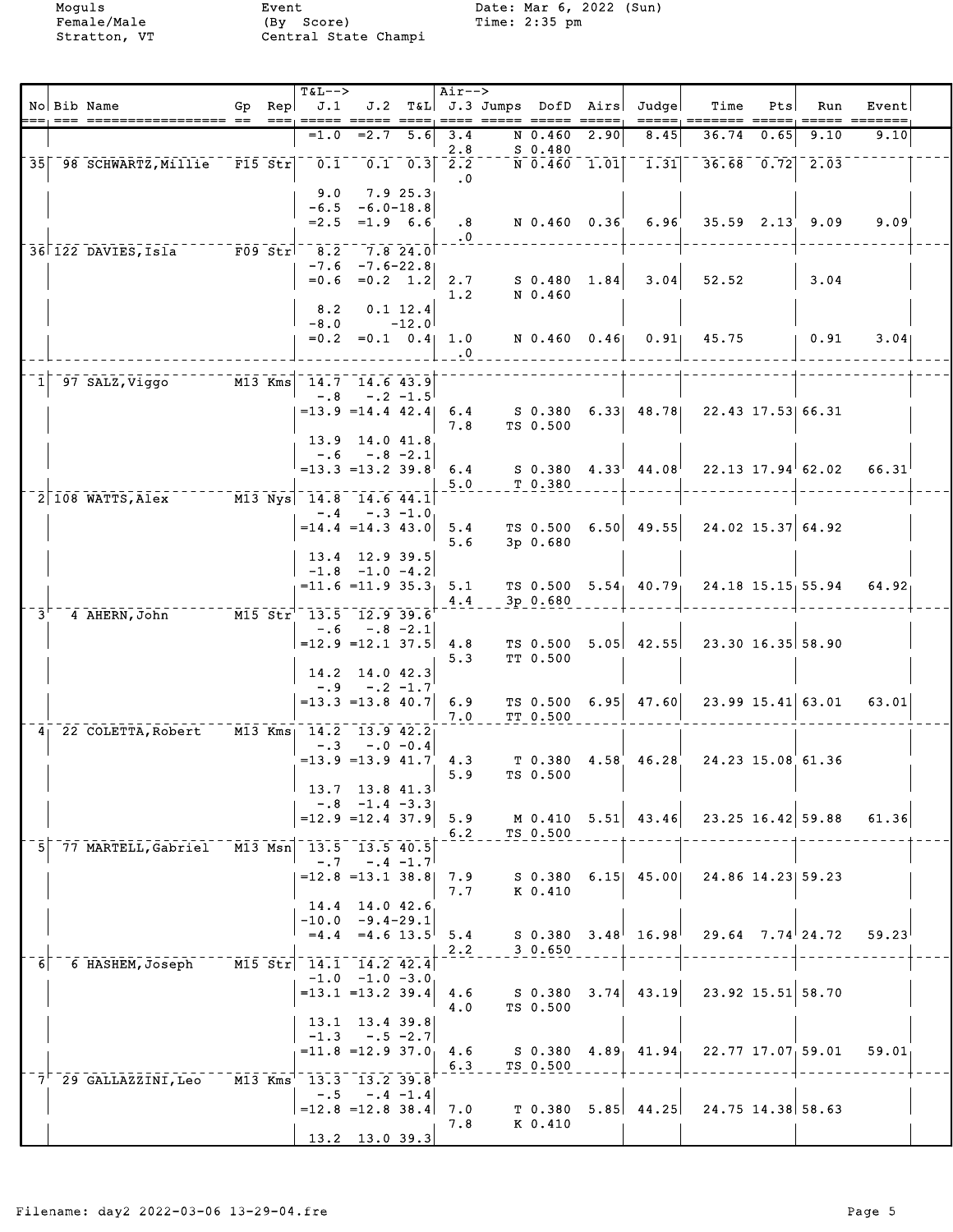|                 |  | No Bib Name                                                                |  | <b>T&amp;L--&gt;</b>                            |                                                |             | Air-->        |                     |                   | Gp Rep $J.1$ $J.2$ T&L J.3 Jumps DofD Airs Judge | Time<br>=====, =======  =====, =====  ====== | Pts | Run                         | Event                   |  |
|-----------------|--|----------------------------------------------------------------------------|--|-------------------------------------------------|------------------------------------------------|-------------|---------------|---------------------|-------------------|--------------------------------------------------|----------------------------------------------|-----|-----------------------------|-------------------------|--|
|                 |  |                                                                            |  | $-1.0$                                          |                                                | $-.6 -2.4$  |               |                     |                   | $=12.2$ =12.4 36.9 6.2 TS 0.500 6.54 43.44       |                                              |     |                             | 26.43 12.10 55.54 58.63 |  |
| -81             |  | 7 AOKI,Kai                                                                 |  | $\overline{M13}$ Hun <sup>-14.6</sup> 14.6 43.8 |                                                |             | 8.4           | K 0.410             |                   |                                                  |                                              |     |                             |                         |  |
|                 |  |                                                                            |  |                                                 | $-.8 - .4 -1.8$                                |             |               |                     |                   |                                                  |                                              |     |                             |                         |  |
|                 |  |                                                                            |  | $=13.8$ $=14.2$ 42.0                            |                                                |             | 6.1<br>3.3    | DD 0.560            |                   | $S$ 0.380 4.15 46.15                             | $26.20$ 12.41 58.56                          |     |                             |                         |  |
|                 |  |                                                                            |  |                                                 | $14.0$ 13.8 41.7<br>$-.6 - .4 - 1.5$           |             |               |                     |                   |                                                  |                                              |     |                             |                         |  |
|                 |  |                                                                            |  | $= 13.4$ $= 13.4$ $40.2$ 7.0                    |                                                |             | 4.3           | X 0.410             |                   |                                                  | D 0.410 4.63 44.83 26.50 12.00 56.83         |     |                             | 58.56                   |  |
|                 |  | 9 106 VELENCHIK, Ryan M13 Kms 14.6 14.6 43.8                               |  |                                                 |                                                |             |               |                     |                   |                                                  |                                              |     |                             |                         |  |
|                 |  |                                                                            |  | $=13.7$ $=14.2$ $41.8$ 5.9                      | $-.9 - .4 - 2.0$                               |             |               | S 0.380             |                   |                                                  | $3.69$ 45.54 25.97 12.72 58.26               |     |                             |                         |  |
|                 |  |                                                                            |  |                                                 | $13.2$ 12.8 39.0                               |             | 2.9           | TS 0.500            |                   |                                                  |                                              |     |                             |                         |  |
|                 |  |                                                                            |  | $=12.4$ = 11.8 36.3 5.2                         | $-.8$ $-.1.0$ $-2.7$                           |             |               |                     |                   |                                                  |                                              |     |                             | 58.26                   |  |
|                 |  | 10 85 PERILLO, Joseph M11 Sgb 14.7 14.6 43.9                               |  |                                                 |                                                |             | 4.9           | T 0.380             |                   |                                                  |                                              |     |                             |                         |  |
|                 |  |                                                                            |  |                                                 | $-1.8$ $-1.4$ $-4.8$                           |             |               |                     |                   |                                                  |                                              |     |                             |                         |  |
|                 |  |                                                                            |  | $=12.9$ = 13.2 39.1 4.0                         |                                                |             | 4.0           | 3 0.650             |                   | TS 0.500 4.60 43.75                              | 25.90 12.82.56.57                            |     |                             |                         |  |
|                 |  |                                                                            |  |                                                 | $14.4$ 13.4 $41.7$<br>$-1.8$ $-1.0$ $-4.2$     |             |               |                     |                   |                                                  |                                              |     |                             |                         |  |
|                 |  |                                                                            |  | $= 12.6 = 12.4$ 37.5 4.2                        |                                                |             | 5.0           | 30.650              |                   |                                                  |                                              |     |                             | 56.81                   |  |
| 11              |  | 53 KANDO, Michael M13 Hun 12.1 11.4 35.3                                   |  |                                                 |                                                |             |               |                     |                   |                                                  |                                              |     |                             |                         |  |
|                 |  |                                                                            |  | $=10.0$ $=9.4$ 29.1 5.2                         | $-2.1 -2.0 -6.1$                               |             |               |                     |                   |                                                  | X 0.410 3.89 32.99 22.48 17.46 50.45         |     |                             |                         |  |
|                 |  |                                                                            |  |                                                 | $13.1$ $12.9$ $39.0$                           |             | 4.3           | D 0.410             |                   |                                                  |                                              |     |                             |                         |  |
|                 |  |                                                                            |  | $-0.8$<br>$=12.3$ $=12.3$ $36.9$ 4.1            |                                                | $-.6 -2.1$  |               |                     |                   | $D$ 0.410 4.05 40.95                             | 23.73 15.76 56.71 56.71                      |     |                             |                         |  |
|                 |  | $12$ <sup>-43</sup> KIRK, Connor <sup>------</sup> M13 Will 13.8 13.6 41.1 |  |                                                 |                                                |             | 5.8           | X 0.410             |                   |                                                  |                                              |     |                             |                         |  |
|                 |  |                                                                            |  | $-1.2$                                          | $-.4 -2.4$                                     |             |               |                     |                   |                                                  | $5.16$ 43.86 27.95 10.03 53.89               |     |                             |                         |  |
|                 |  |                                                                            |  | $=12.6$ = 13.2 38.7                             |                                                |             | 6.8<br>6.3    | S 0.380<br>X 0.410  |                   |                                                  |                                              |     |                             |                         |  |
|                 |  |                                                                            |  |                                                 | 13.8 13.6 41.1<br>$-1.3$ $-1.0$ $-3.4$         |             |               |                     |                   |                                                  |                                              |     |                             |                         |  |
|                 |  |                                                                            |  | $=12.5$ = 12.6 37.7 4.2                         |                                                |             | 6.4           | X 0.410             |                   |                                                  | $S$ 0.380 4.21 41.86 25.27 13.67 55.53       |     |                             | 55.53                   |  |
| 13 <sup>′</sup> |  | 2 MERCIER, Edward M13 Str 14.7 14.8 44.3                                   |  |                                                 | $-3.6 -3.8 - 11.1$                             |             |               |                     |                   |                                                  |                                              |     |                             |                         |  |
|                 |  |                                                                            |  | $= 11.1 = 11.0 33.2$                            |                                                |             | 5.1           | TS 0.500            |                   | 5.90   39.05                                     | 23.89 15.55 54.60                            |     |                             |                         |  |
|                 |  |                                                                            |  |                                                 | 14.3 14.0 42.5                                 |             | 6.7           | TT 0.500            |                   |                                                  |                                              |     |                             |                         |  |
|                 |  |                                                                            |  |                                                 | $-9.7 - 10.2 - 29.8$<br>$=4.6$ $=3.8$ 12.6 4.7 |             |               | TS 0.500            |                   | $2.50$ 15.10                                     |                                              |     | $30.41 \quad 6.69 \, 21.79$ | 54.60                   |  |
|                 |  | 14 67 LAVERY, Rohan                                                        |  | M15 Kms  13.9 14.1 42.0                         |                                                |             | $\ddot{ }$ .4 | S 0.380             |                   |                                                  |                                              |     |                             |                         |  |
|                 |  |                                                                            |  | $=11.9$ $=12.1$ 36.0                            | $-2.0 -2.0 -6.0$                               |             | 4.2           | S 0.380             |                   | $3.11 \quad 39.11$                               | 25.08 13.93 53.04                            |     |                             |                         |  |
|                 |  |                                                                            |  |                                                 |                                                |             | 4.0           | T 0.380             |                   |                                                  |                                              |     |                             |                         |  |
|                 |  |                                                                            |  |                                                 | 12.8 12.8 38.4<br>$-0.7 -1.0 -2.5$             |             |               |                     |                   |                                                  |                                              |     |                             |                         |  |
|                 |  |                                                                            |  | $=12.1$ $=11.8$ 35.9                            |                                                |             | 5.2<br>5.7    | S 0.380<br>TS 0.500 | 4.82              | 40.67                                            |                                              |     | 25.85 12.88 53.55           | 53.55                   |  |
| 15 <sub>1</sub> |  | 51 FONTANA, Roberto                                                        |  | M17 Hun 13.4 13.7 40.7                          | $-2.6 -2.4 -7.5$                               |             |               |                     |                   |                                                  |                                              |     |                             |                         |  |
|                 |  |                                                                            |  | $=10.8$ =11.3 33.2                              |                                                |             | 5.8<br>5.0    | T 0.380<br>D 0.410  | 4.25              | 37.40                                            | 23.59 15.95 53.35                            |     |                             |                         |  |
|                 |  |                                                                            |  |                                                 | 11.1 11.6 34.0                                 |             |               |                     |                   |                                                  |                                              |     |                             |                         |  |
|                 |  |                                                                            |  | $=10.3 = 10.0 30.4$                             | $-.8$ $-1.6$ $-3.6$                            |             | 6.4           | S 0.380             | 4.43 <sup>′</sup> | 34.88                                            |                                              |     | 23.24 16.43 51.31           | 53.35                   |  |
|                 |  | 16 32 GATESMAN, Joshua M15 Hun 13.4 13.4 40.2                              |  |                                                 |                                                |             | 4.9           | D 0.410             |                   |                                                  |                                              |     |                             |                         |  |
|                 |  |                                                                            |  | $-1.0$<br>$= 12.4$ $= 12.8$ 37.8 5.3            |                                                | $-.6 - 2.4$ |               |                     |                   |                                                  | $S$ 0.380 4.01 41.81 28.28 9.58 51.39        |     |                             |                         |  |
|                 |  |                                                                            |  |                                                 |                                                |             |               |                     |                   |                                                  |                                              |     |                             |                         |  |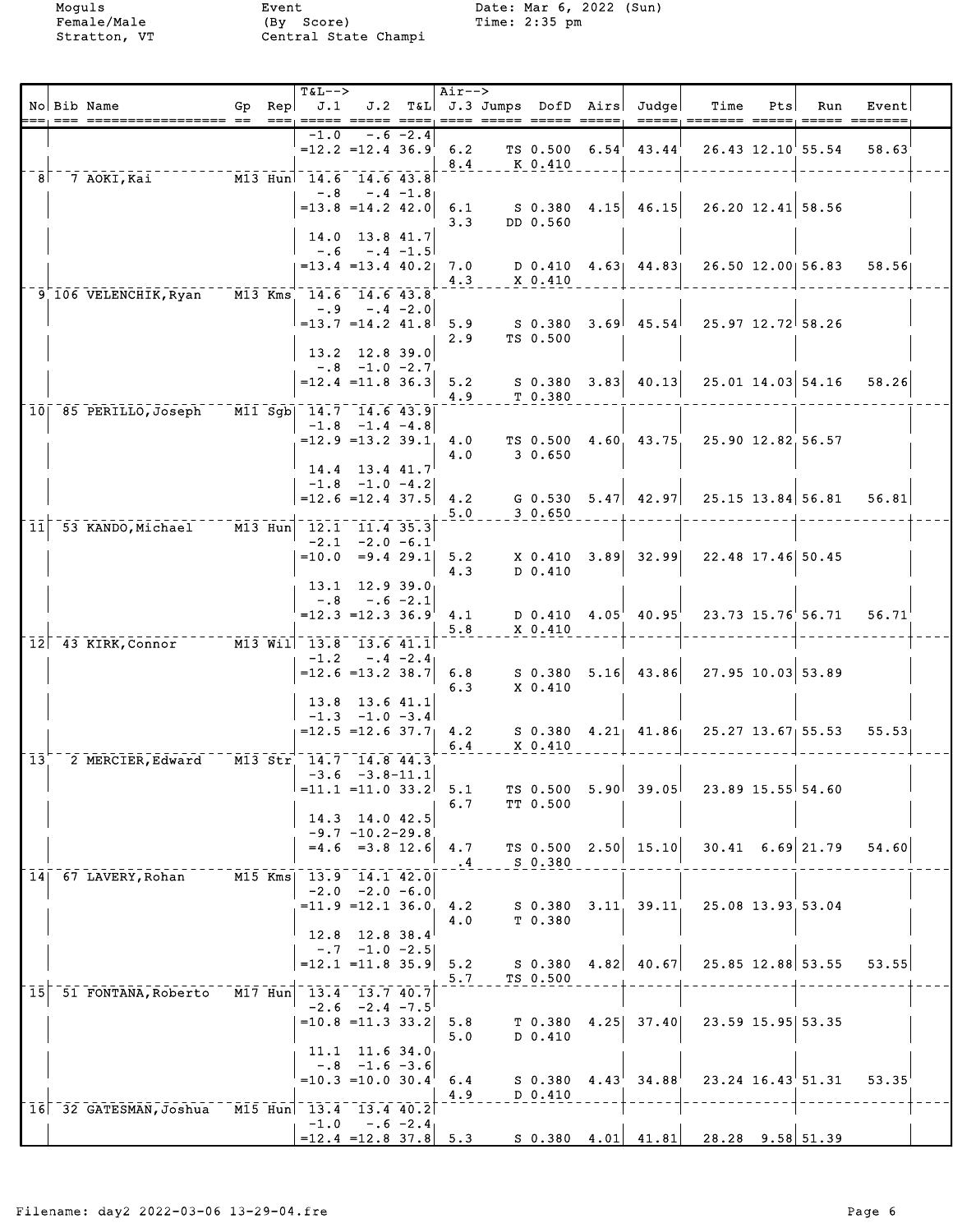Moguls Event Date: Mar 6, 2022 (Sun) Female/Male (By Score) Time: 2:35 pm Stratton, VT Central State Champi

|                 | No Bib Name                                           |  | <b>T&amp;L--&gt;</b><br>Gp $Rep   J.1$<br>$=$ == $=$ $=$ === $=$ $=$ $=$ |                                                  |             | Air-->     |                      | J.2 T&L J.3 Jumps DofD Airs Judge | Time                                                        | Pts | Run                       | Event |  |
|-----------------|-------------------------------------------------------|--|--------------------------------------------------------------------------|--------------------------------------------------|-------------|------------|----------------------|-----------------------------------|-------------------------------------------------------------|-----|---------------------------|-------|--|
|                 |                                                       |  |                                                                          |                                                  |             | 4.9        | D 0.410              |                                   |                                                             |     |                           |       |  |
|                 |                                                       |  |                                                                          | 13.1 13.4 39.8<br>$-1.4 -1.0 -3.6$               |             |            |                      |                                   |                                                             |     |                           |       |  |
|                 |                                                       |  |                                                                          | $=11.7$ $=12.4$ 36.2                             |             | 5.2        |                      |                                   | $S$ 0.380 3.97 40.12 29.36 8.12 48.24                       |     |                           | 51.39 |  |
|                 |                                                       |  |                                                                          |                                                  |             | 4.9        | $D$ 0.410            |                                   |                                                             |     |                           |       |  |
| 17 <sup>1</sup> | 71 MAXWELL, William M15 Str                           |  |                                                                          | 11.6 11.8 35.1<br>$-.8 - .8 - 2.4$               |             |            |                      |                                   |                                                             |     |                           |       |  |
|                 |                                                       |  |                                                                          | $=10.8$ = 11.0 32.7 4.3                          |             |            |                      |                                   |                                                             |     |                           |       |  |
|                 |                                                       |  |                                                                          | $10.9$ $10.8$ $32.6$                             |             | 2.3        | TS 0.500             |                                   |                                                             |     |                           |       |  |
|                 |                                                       |  |                                                                          | $-.5 - .0 - 0.8$                                 |             |            |                      |                                   |                                                             |     |                           |       |  |
|                 |                                                       |  |                                                                          | $=10.4$ = 10.8 31.8 4.1                          |             | 5.7        | N 0.360              | $S$ 0.380 3.60 35.40              | 24.38 14.88 50.28 50.28                                     |     |                           |       |  |
|                 | 18 72 MAYER, Abram M13 Will 12.6 12.0 36.9            |  |                                                                          |                                                  |             |            |                      |                                   |                                                             |     |                           |       |  |
|                 |                                                       |  |                                                                          | $-.7 - .8 - 2.3$                                 |             |            |                      |                                   | $=$ 11.9 =11.2 34.7 5.4 S 0.380 5.36 40.01 28.91 8.73 48.74 |     |                           |       |  |
|                 |                                                       |  |                                                                          |                                                  |             | 5.1        | 30.650               |                                   |                                                             |     |                           |       |  |
|                 |                                                       |  |                                                                          | 12.3 11.8 36.2<br>$-.4-.4-.1.2$                  |             |            |                      |                                   |                                                             |     |                           |       |  |
|                 |                                                       |  |                                                                          | $= 11.9$ = 11.4 35.0 4.1                         |             |            |                      |                                   | TT 0.500 5.62 40.57 28.32 9.53 50.10 50.10                  |     |                           |       |  |
| 19,             | 8 ARMSTRONG, Nate M15 Str, 11.3 11.6 34.3             |  |                                                                          |                                                  |             | 5.5        | 3 0.650              |                                   |                                                             |     |                           |       |  |
|                 |                                                       |  |                                                                          | $-1.0$ $-1.0$ $-3.0$                             |             |            |                      |                                   | TS 0.500 $3.42^{\dagger}$ 34.77 $25.21$ 13.75 $48.52$       |     |                           |       |  |
|                 |                                                       |  |                                                                          | $=10.3$ =10.6 31.3 3.8                           |             | 4.0        | T 0.380              |                                   |                                                             |     |                           |       |  |
|                 |                                                       |  |                                                                          | 11.3 11.0 33.5                                   |             |            |                      |                                   |                                                             |     |                           |       |  |
|                 |                                                       |  |                                                                          | $-.5 - .2 - 1.0$<br>$=10.8$ = 10.8 32.4 3.8      |             |            |                      | $TS$ 0.500 3.80 36.20             |                                                             |     | $25.48$ 13.39 49.59 49.59 |       |  |
|                 |                                                       |  |                                                                          |                                                  |             | 5.0        | S 0.380              |                                   |                                                             |     |                           |       |  |
|                 | 20 41 KEEFE, Brian M11 Kms 13.9 13.8 41.6             |  |                                                                          | $-1.2$ $-1.0$ $-3.3$                             |             |            |                      |                                   |                                                             |     |                           |       |  |
|                 |                                                       |  |                                                                          | $=12.7$ =12.8 38.3 <sub>1</sub> 5.1              |             |            |                      | TS 0.500 4.14 42.39               | $30.23$ 6.94 49.33                                          |     |                           |       |  |
|                 |                                                       |  |                                                                          | 13.7 13.9 41.4                                   |             | 4.2        | T 0.380              |                                   |                                                             |     |                           |       |  |
|                 |                                                       |  |                                                                          | $-1.2$ $-1.2$ $-3.6$<br>$= 12.5 = 12.7$ 37.8 4.3 |             |            |                      |                                   | TS 0.500 $3.85$ 41.65 31.64 5.02 46.67 49.33                |     |                           |       |  |
|                 |                                                       |  |                                                                          |                                                  |             | 3.4        | TT 0.500             |                                   |                                                             |     |                           |       |  |
| 21              | 46 HAMILTON, Douglas M11 Str                          |  | 11.9 11.9 35.7                                                           | $-9.6 - 10.0 - 29.4$                             |             |            |                      |                                   |                                                             |     |                           |       |  |
|                 |                                                       |  |                                                                          | $=2.3$ $=1.9$ 6.3 6.7                            |             |            |                      | S 0.380 4.69 10.99                | $32.81$ $3.43$ 14.42                                        |     |                           |       |  |
|                 |                                                       |  |                                                                          | $11.9$ 11.5 35.1                                 |             | 4.3        | TS 0.500             |                                   |                                                             |     |                           |       |  |
|                 |                                                       |  |                                                                          | $-.8 - .8 - 2.4$                                 |             |            |                      |                                   |                                                             |     |                           |       |  |
|                 |                                                       |  |                                                                          | $= 11.1$ = 10.7 32.7 4.8                         |             | 4.6        | S 0.380<br>30.650    |                                   | 4.81 37.51 27.29 10.93 48.44 48.44                          |     |                           |       |  |
|                 | $22^{\dagger}$ 50 BRADY, Henry                        |  | M15 Sgb 12.0 11.6 35.4                                                   |                                                  |             |            |                      |                                   |                                                             |     |                           |       |  |
|                 |                                                       |  | $-0.7$                                                                   | $=11.3$ =10.8 33.2                               | $-.8 - 2.3$ | 4.9        | 3 0.650              | $6.78$ 39.93                      | $29.18$ $8.36$ 48.29                                        |     |                           |       |  |
|                 |                                                       |  |                                                                          |                                                  |             | 5.3        | 3p 0.680             |                                   |                                                             |     |                           |       |  |
|                 |                                                       |  | $-0.8$                                                                   | 10.8 10.8 32.4                                   | $-.6 - 2.1$ |            |                      |                                   |                                                             |     |                           |       |  |
|                 |                                                       |  |                                                                          | $=10.0$ =10.2 30.3 4.1                           |             |            |                      |                                   | 3 0.650 4.63 34.93 28.80 8.88 43.81                         |     |                           | 48.29 |  |
| 23 <sub>1</sub> | 52 GARBER, Reed M13 Hun, 12.8 13.0 38.7               |  |                                                                          |                                                  |             | 2.9        | $3p$ 0.680           |                                   |                                                             |     |                           |       |  |
|                 |                                                       |  |                                                                          | $-4.0 -3.6 - 11.4$                               |             |            |                      |                                   |                                                             |     |                           |       |  |
|                 |                                                       |  |                                                                          | $=8.8$ $=9.4$ 27.3                               |             | 5.7<br>4.2 | TS 0.500             | $S$ 0.380 4.26 31.56              | $26.84$ $11.54$ $43.10$                                     |     |                           |       |  |
|                 |                                                       |  |                                                                          | $12.8$ 12.8 38.4                                 |             |            |                      |                                   |                                                             |     |                           |       |  |
|                 |                                                       |  |                                                                          | $-2.4$ $-1.8$ $-6.3$<br>$=10.4$ $=11.0$ $32.1$   |             | 4.9        |                      | $3 \t0.650 \t5.53 \t37.63$        | $27.76$ 10.29 47.92                                         |     |                           | 47.92 |  |
|                 |                                                       |  |                                                                          |                                                  |             | 6.2        | $S$ 0.380            |                                   |                                                             |     |                           |       |  |
|                 | 24 38 HERSH, Shayd M11 Str                            |  |                                                                          | $9.7$ $9.8$ 29.3<br>$-6.6 - 6.6 - 19.8$          |             |            |                      |                                   |                                                             |     |                           |       |  |
|                 |                                                       |  |                                                                          | $=3.1$ $=3.2$ $9.5$                              |             | 3.7        | T 0.380              | 3.60, 13.05,                      | 27.75 10.30 23.35                                           |     |                           |       |  |
|                 |                                                       |  | 10.8                                                                     | 10.932.6                                         |             | 5.8        | S 0.380              |                                   |                                                             |     |                           |       |  |
|                 |                                                       |  | $-0.6$                                                                   |                                                  | $-.4 -1.5$  |            |                      |                                   |                                                             |     |                           |       |  |
|                 |                                                       |  | $=10.2$ =10.5 31.1 4.2                                                   |                                                  |             | 6.7        | T 0.380<br>$S$ 0.380 | $4.13$ 35.18                      |                                                             |     | $26.87$ 11.50 46.68       | 46.68 |  |
|                 | $[25]$ $25$ COVELL, Evan Covel M13 Kms 12.5 11.9 36.6 |  |                                                                          |                                                  |             |            |                      |                                   |                                                             |     |                           |       |  |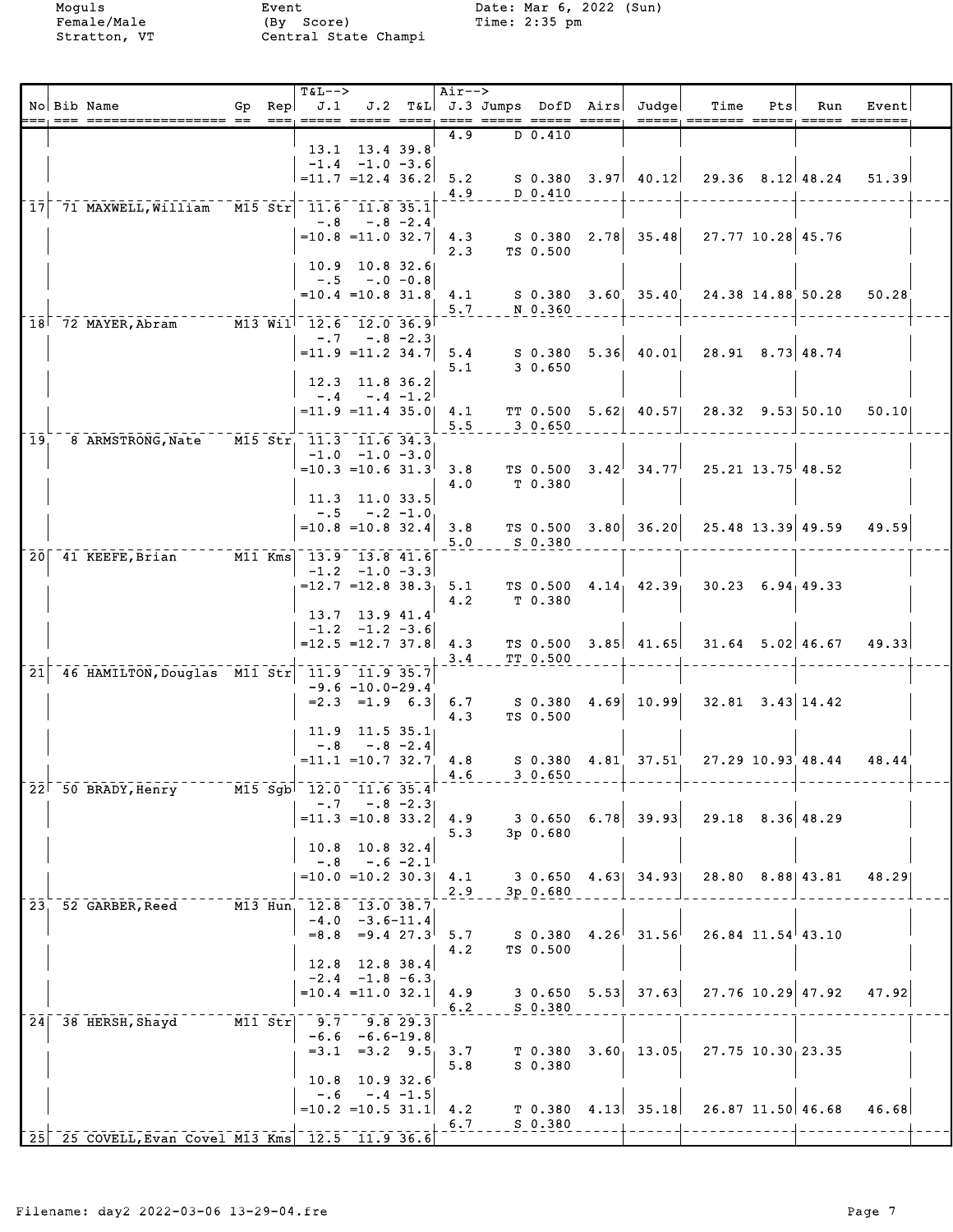Moguls Event Date: Mar 6, 2022 (Sun)<br>Female/Male (By Score) Time: 2:35 pm<br>Stratton, VT Central State Champi Female/Male (By Score) Time: 2:35 pm Stratton, VT Central State Champi

|  | No Bib Name<br>.== ==== ================== == | $Gp$ Rep                                                                     | <b>T&amp;L--&gt;</b><br>J.1     |                                                              |                 | Air-->                  | ==== ===== ===== ===== |                               |      | J.2 T&L J.3 Jumps DofD Airs Judge | Time               | Pts  | Run                    | Event |  |
|--|-----------------------------------------------|------------------------------------------------------------------------------|---------------------------------|--------------------------------------------------------------|-----------------|-------------------------|------------------------|-------------------------------|------|-----------------------------------|--------------------|------|------------------------|-------|--|
|  |                                               |                                                                              | $-2.7$                          | $-3.2 - 8.9$<br>$=9.8$ $=8.7$ 27.8<br>$13.5$ $13.4$ $40.3$   |                 | 4.3<br>5.1              |                        | TS 0.500 4.08<br>T 0.380      |      | 31.83'                            |                    |      | $29.14$ $8.42$ $40.25$ |       |  |
|  |                                               |                                                                              | $=12.8$ =12.6 38.1              | $-.7 - .8 - 2.3$                                             |                 | 4.1<br>3.8              |                        | T 0.380                       |      | $S$ 0.380 2.99 41.09              |                    |      | $31.83$ 4.76 45.85     | 45.85 |  |
|  | 26 88 PERILLO, Michael M11 Sgb 13.9 14.2 42.2 |                                                                              | $=10.1$ $=10.8$ 31.3            | $-3.8$ $-3.4-10.8$                                           |                 | 2.9<br>3.0              |                        | TS 0.500<br>$D_0.410$         |      | $2.68$ 34.03                      |                    |      | 27.89 10.11 44.14      |       |  |
|  |                                               |                                                                              |                                 | 12.0 11.6 35.4<br>$-4.0 - 4.0 - 12.0$<br>$=8.0$ = 7.6 23.4   |                 | 4.7<br>2.3              |                        | S 0.380<br>DD 0.560           |      | $3.06$ $26.46$                    |                    |      | $27.97$ 10.01 36.47    | 44.14 |  |
|  | 27 17 CAREY, Jack M11 Msn 11.8 11.6 35.1      |                                                                              | $=10.2$ = 10.4 30.9             | $-1.6$ $-1.2$ $-4.2$                                         |                 | 3.9<br>6.0              |                        | D 0.410<br>30.650             |      | $5.49$ 36.39                      | $30.33$ 6.80 43.19 |      |                        |       |  |
|  |                                               |                                                                              | $=10.0$ $=10.0$ 30.0, 5.2       | 11.2 11.0 33.3<br>$-1.2$ $-1.0$ $-3.3$                       |                 | 5.4                     |                        | 30.650                        |      | K 0.410 5.64 35.64                |                    |      | 29.44 8.01.43.65       | 43.65 |  |
|  | 28 <sup>1</sup> 11 BOSTON, Liam               | $\overline{M13}$ Str <sup>1</sup> 11.6 11.6 34.8                             | $=10.5 = 11.0$ 32.3             | $-1.1 - .6 - 2.6$                                            |                 | 5.1<br>6.8              |                        | TS 0.500                      |      |                                   |                    |      |                        |       |  |
|  |                                               |                                                                              |                                 | 11.5 11.5 34.5<br>$-2.8$ $-2.4$ $-7.8$<br>$=8.7$ $=9.1$ 26.7 |                 | 3.7<br>4.9              |                        | TS 0.500                      |      | M 0.410 3.96 30.66                |                    |      | $30.49$ 6.58 37.24     | 43.21 |  |
|  | 29 83 MONTEAU, Zach                           | $\overline{M13}$ $\overline{Str_1}$ $\overline{11.5}$ $\overline{11.9}$ 35.1 | $=10.4$ = 10.9 32.0             | $-1.1$ $-1.0$ $-3.2$                                         |                 | 3.7<br>2.8              |                        | S 0.380<br>TS 0.500           |      | $2.80'$ $34.75'$                  |                    |      | $30.45$ 6.64 41.39     |       |  |
|  |                                               |                                                                              | $= 9.6$                         | $11.0$ 10.9 32.8<br>$-1.4$ $-1.0$ $-3.6$<br>$= 9.929.3$      |                 | 5.4<br>2.6              |                        | S 0.380                       |      | TS $0.500$ 3.68 32.93             |                    |      | $31.08$ 5.78 38.71     | 41.39 |  |
|  | 30 66 LAFFERTY, Tucker M13 Msn 10.2 10.1 30.4 |                                                                              | $= 9.1$                         | $-1.1$ $-1.0$ $-3.2$<br>10.3 10.8 31.7                       |                 | $= 9.1$ 27.3 3.9<br>3.8 |                        | S 0.380<br>D 0.410            |      | $3.03$ $30.33$                    |                    |      | $32.65$ $3.65$ 33.98   |       |  |
|  |                                               |                                                                              | $- 0.3$<br>$=10.0$ $=10.2$ 30.3 |                                                              | $-.6 - 1.3$     | 3.7<br>4.6              |                        | $S$ 0.380<br>D 0.410          |      | $3.28$ $33.58$                    |                    |      | 29.82 7.49 41.07       | 41.07 |  |
|  | 31 100 SHAPIRO, Owen                          | M13 Msn                                                                      | 7.5<br>-2.8<br>$=4.7$           | $-2.4 - 7.8$<br>$= 5.5 15.3$                                 | 7.923.1         | 3.8<br>2.0              |                        | $S$ 0.380<br>N 0.360          |      | $2.16$ 17.46                      |                    |      | $25.71$ 13.07 30.53    |       |  |
|  |                                               |                                                                              | 10.2<br>$-.8$<br>$= 9.4$        | $10.5$ $31.0$<br>$-1.0 -2.7$<br>$= 9.528.3$                  |                 | 2.9<br>3.0              |                        | S 0.380<br>N 0.360            |      | $2.18$ 30.53                      |                    |      | 27.80 10.24 40.77      | 40.77 |  |
|  | $32^{\dagger}$ 10 BARGAS, James               | $M11$ Str                                                                    | 9.2<br>$-1.4$<br>$= 7.8$        | $-1.4 -4.2$<br>$= 8.2$ 24.0                                  | 9.628.2         | 3.1<br>4.2              |                        | M 0.410<br>DD 0.560           | 3.62 | 27.62                             | 29.08              |      | 8.50   36.12           |       |  |
|  | 33 20 CLARK, Owen                             | $M11$ Str                                                                    | 0.1<br>11.2<br>$-1.0$           | 11.4 33.9<br>$-1.0 -3.0$                                     | $0.1 \quad 0.3$ | 3.8<br>2.7              |                        | $S$ 0.380<br>D 0.410          | 2.54 | 2.84                              | 33.07              | 3.08 | 5.92                   | 36.12 |  |
|  |                                               |                                                                              | $=10.2$ = 10.4 30.9<br>10.8     | $11.4$ 33.3                                                  |                 | 3.7<br>4.1              |                        | T 0.380<br>N 0.360            |      | $2.87$ 33.77                      |                    |      | $35.04$ 0.40, 34.17    |       |  |
|  | 34 68 LYON, Brendan                           | $M13$ Str                                                                    | $-1.0$<br>$11.7$ 11.4 34.7      | $= 9.8 = 10.6$ 30.6                                          | $-.8 - 2.7$     | 3.9<br>2.8              |                        | T <sub>0.380</sub><br>N 0.360 |      | $2.48$ 33.08                      |                    |      | $33.67$ $2.26$ 35.34   | 35.34 |  |
|  |                                               |                                                                              |                                 |                                                              |                 |                         |                        |                               |      |                                   |                    |      |                        |       |  |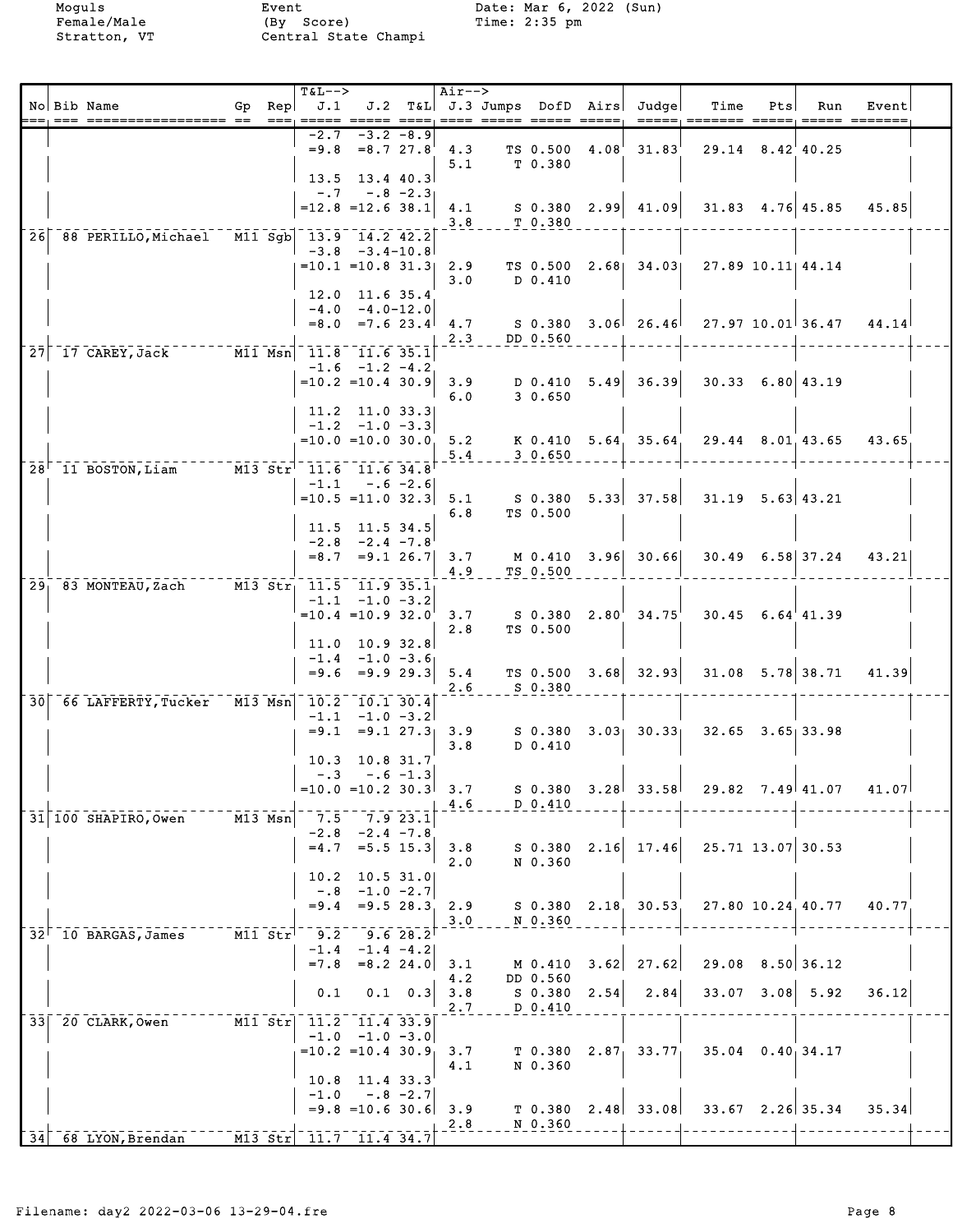| No Bib Name                                              | Gp Rep                  | <b>T&amp;L--&gt;</b><br>J.1                                   |                                                |              | Air-->                                             |                      | J.2 T&L J.3 Jumps DofD Airs Judge                   | Time                                                                 | Pts | Run                      | Event<br>$=$ ==== $=$ ======= |         |
|----------------------------------------------------------|-------------------------|---------------------------------------------------------------|------------------------------------------------|--------------|----------------------------------------------------|----------------------|-----------------------------------------------------|----------------------------------------------------------------------|-----|--------------------------|-------------------------------|---------|
|                                                          |                         | -.6                                                           |                                                | -.6 -1.8     | 2.1                                                | T 0.380              | $=$ 11.1 $=$ 10.8 32.8 3.7 S 0.380 2.19 35.04       | 36.18                                                                |     | 35.04                    |                               | $+3284$ |
|                                                          |                         | $11.6$ 11.4 34.5<br>$-2.0 -2.0 -6.0$                          |                                                |              | $= 9.6 = 9.4$ 28.5 4.4<br>2.4                      | T 0.380              |                                                     | $S$ 0.380 2.58 31.08 34.35 1.34 32.42                                |     |                          | 35.04+3284                    |         |
| 35 21 COLDER, Jackson M13 Str                            |                         | 10.0 10.0 30.0<br>$= 8.7$ $= 9.0$ 26.5 3.8                    | $-1.3 -1.0 -3.4$                               |              | 3.4                                                | TS 0.500             | S 0.380 3.14 29.69                                  |                                                                      |     | $31.40$ $5.35$ 35.04     |                               | +2654   |
|                                                          |                         | 11.9 11.9 35.7<br>$-9.8 - 10.0 - 29.7$                        |                                                |              | $= 2.1$ $= 1.9$ 6.0 2.4                            |                      | TS 0.500 1.39 7.39                                  | 38.20                                                                |     | $1 \quad 7.39$           | 35.04+2654                    |         |
| $36$ 76 MAYER, Judd $   \overline{M11}$ $\overline{W11}$ |                         | $10.7$ 10.8 32.3                                              | $-7.6 - 7.6 - 22.8$<br>$=3.1$ $=3.2$ $9.5$ 1.0 |              | $\overline{.5}$                                    | S 0.380              |                                                     | TS $0.500 \quad 2.74 \quad 12.19 \quad 33.40 \quad 2.63 \quad 14.82$ |     |                          |                               |         |
|                                                          |                         | $11.3$ 11.0 33.5                                              | $-1.7 -1.4 -4.6$                               |              | 5.9                                                | S 0.380              |                                                     |                                                                      |     |                          |                               |         |
| 37 105 THOMS, Cooper M09 Str <sup>1</sup> 10.5 10.5 31.5 |                         |                                                               | $-3.0$ $-2.0$ $-7.5$                           |              | $=9.6$ $=9.6$ 28.8, 3.7<br>4.2                     | TS 0.500             | $T$ 0.380 3.50 32.30                                | 33.71 2.21.34.51 34.51                                               |     |                          |                               |         |
|                                                          |                         | 10.7 10.9 32.4                                                |                                                |              | $=7.5$ $=8.5$ 24.0 5.1<br>3.0                      | $D$ 0.410            |                                                     | $S$ 0.380 3.16 27.16 30.18 7.00 34.16                                |     |                          |                               |         |
| 38 55 RICHARDSON, Owen M13 Kms 10.2 10.6 31.2            |                         |                                                               | $-9.0 - 9.0 - 27.0$                            |              | $=1.7$ $=1.9$ $5.4$ 3.7<br>3.1                     | D 0.410              | $T$ 0.380 2.67 8.07                                 |                                                                      |     |                          | $32.34$ 4.07 12.14 34.16      |         |
|                                                          |                         |                                                               | $-1.0 -1.0 -3.0$                               |              | 2.0                                                | TS 0.500             | $=9.2$ $=9.6$ $28.2^{\circ}$ 4.3 S 0.380 2.63 30.83 | 35.79                                                                |     | '30.83                   |                               |         |
|                                                          |                         | $11.0$ 10.2 31.8<br>$-1.0$<br>$=10.0$ $=9.4$ 29.1 3.6         | $-.8 - 2.7$                                    |              | 3.7                                                | TS 0.500             |                                                     | $S$ 0.380 3.21 32.31 34.03 1.77 34.08                                |     |                          | 34.08                         |         |
| 39 101 STUART, Blake M09 Kms                             |                         | $-7.0 - 6.820.7$<br>$-3.0 -3.0 -9.0$<br>$=4.0$ = 3.8 11.7 1.0 |                                                |              | 2.3                                                | K 0.410              | N 0.360 1.30 13.00                                  | $33.23$ $2.86$ 15.86                                                 |     |                          |                               |         |
|                                                          |                         | 9.7<br>$=8.1$ $=8.3$ 24.6 2.9                                 | $-1.6$ $-1.6$ $-4.8$                           | 9.929.4      | 3.1                                                | N 0.360              | $S$ 0.380 2.21 26.81                                |                                                                      |     | $30.61 \quad 6.42$ 33.23 | 33.23                         |         |
| 40 56 SCOTT, Dean                                        | $---\overline{M11}$ Str | 8.1                                                           | $-1.1$ $-1.0$ $-3.2$                           | 9.025.7      | $=7.0$ $=8.0$ 22.5 2.3                             | D 0.410              | $2.11 \mid 24.61 \mid$                              | 37.54                                                                |     | $\vert$ 24.61            |                               |         |
|                                                          |                         | 10.0<br>$-1.0$<br>$= 9.0 = 9.828.2 2.4$                       | $-.8 - 2.7$                                    | $10.6$ 30.9  | 3.1                                                | $S$ 0.380            |                                                     | D 0.410 2.99 31.19 34.10 1.68 32.87 32.87                            |     |                          |                               |         |
| $41^{\dagger}$ 45 KOURBAGE, Charles M09 Str <sup>1</sup> |                         | 4.5<br>$-0.0$                                                 | 7.0 17.3<br>$=4.5$ $=4.0$ 12.8 3.1             | $-3.0 - 4.5$ | 5.3                                                | $S$ 0.380<br>S 0.380 |                                                     | $2.61$ 15.36 24.26 15.04 30.40                                       |     |                          |                               |         |
|                                                          |                         | 5.0<br>$=5.0$ $=4.5$ 14.3 4.7                                 | $-.0$ $-1.0$ $-1.5$                            | $5.5$ 15.8   | 4.0                                                | N 0.360              | $S$ 0.380 3.68 17.93                                |                                                                      |     | 25.50 13.36 31.29        | 31.29                         |         |
| 42, 107 WALKER, Henry M11 Kms,                           |                         | 8.7 8.7 26.1                                                  | $-2.0 -1.8 -5.7$                               |              | 5.3                                                | N 0.360              |                                                     |                                                                      |     |                          |                               |         |
|                                                          |                         | $= 6.7$<br>9.2                                                |                                                | 9.027.3      | $=6.9 20.4$ <sup><math>\pm</math></sup> 4.2<br>3.7 | S 0.380<br>$Y$ 0.410 | $3.10^{+}$ 23.50                                    | $30.74$ 6.24 29.74                                                   |     |                          |                               |         |
|                                                          |                         | $-7.0 - 8.0 - 22.5$                                           |                                                |              | $=2.2$ $=1.0$ $4.8$ $4.0$                          | $S$ 0.380 2.85       |                                                     | $7.65$ 36.03                                                         |     |                          | 7.65 29.74                    |         |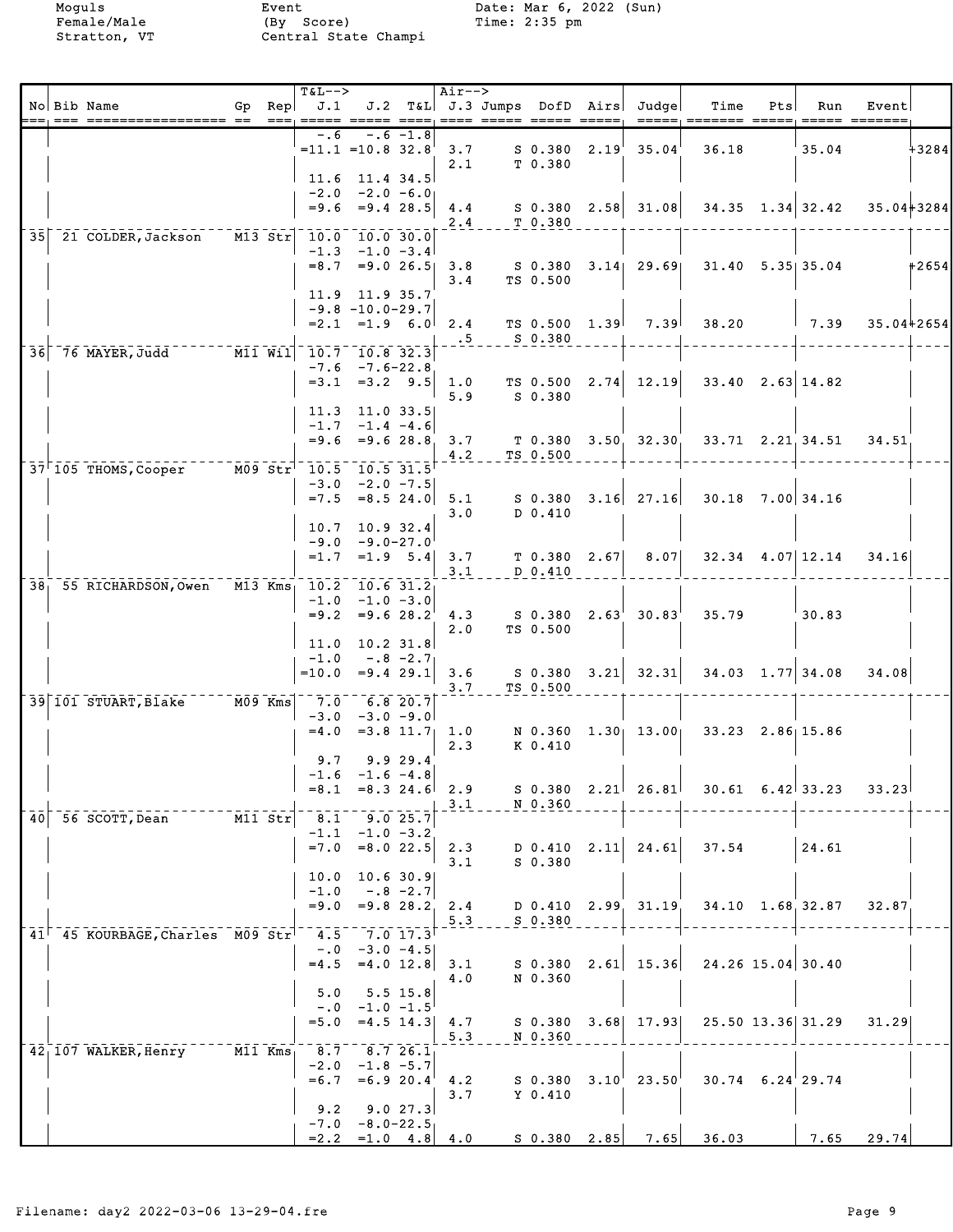Moguls Event Date: Mar 6, 2022 (Sun)

|      |                                 |         |           | <b>T&amp;L--&gt;</b> |                        |                  | $Air--$                       |                             |                   |                                                            |        |     |                      |       |  |
|------|---------------------------------|---------|-----------|----------------------|------------------------|------------------|-------------------------------|-----------------------------|-------------------|------------------------------------------------------------|--------|-----|----------------------|-------|--|
|      | No Bib Name                     |         | Gp Rep    | J.1                  |                        |                  |                               | J.2 T&L J.3 Jumps DofD Airs |                   | Judgel                                                     | Time   | Pts | Run                  | Event |  |
|      |                                 | $=$ $=$ | $== =$    |                      |                        |                  |                               |                             |                   |                                                            |        |     |                      |       |  |
|      |                                 |         |           |                      |                        |                  | 3.7                           | N 0.360                     |                   | $\overline{D}$ 0.410 1.64 <sup>+--</sup> 1.94 <sup>+</sup> |        |     |                      |       |  |
|      | 43 120 NUTT, Alexander          |         | M13 Str   | 0.1                  |                        | $0.1 \ 0.3$      | $\overline{4.0}$<br>$\cdot$ 0 |                             |                   |                                                            | (none) |     | 1.94                 |       |  |
|      |                                 |         |           | 9.5                  |                        | 8.727.3          |                               |                             |                   |                                                            |        |     |                      |       |  |
|      |                                 |         |           | $-2.0$               | $-3.6 - 8.4$           |                  |                               |                             |                   |                                                            |        |     |                      |       |  |
|      |                                 |         |           | $= 7.5$              | $= 5.1$ 18.9           |                  | 2.8                           |                             |                   | $D$ 0.410 3.11 22.01                                       |        |     | $32.83$ $3.40$ 25.41 | 25.41 |  |
|      |                                 |         |           |                      |                        |                  | 5.2                           | $S$ 0.380                   |                   |                                                            |        |     |                      |       |  |
| 44   | 37 HERFURTH, Kristofe M11 Str   |         |           | $-9.0$               | $-9.027.0$             |                  |                               |                             |                   |                                                            |        |     |                      |       |  |
|      |                                 |         |           | $-3.6$               | $-3.2 - 10.2$          |                  |                               |                             |                   |                                                            |        |     |                      |       |  |
|      |                                 |         |           | $= 5.4$              | $= 5.8$ 16.8           |                  | 3.0                           | N 0.360                     |                   | $3.05$ 19.85                                               | 37.72  |     | 19.85                |       |  |
|      |                                 |         |           |                      |                        |                  | 5.2                           | $S_0.380$                   |                   |                                                            |        |     |                      |       |  |
|      |                                 |         |           | 8.0<br>$-4.4$        | $-3.6 - 12.0$          | 8.024.0          |                               |                             |                   |                                                            |        |     |                      |       |  |
|      |                                 |         |           | $= 3.6$              | $=4.4$ 12.0            |                  | 3.4                           | T 0.380                     |                   | $2.50$ 14.50                                               | 38.74  |     | $\perp$ 14.50        | 19.85 |  |
|      |                                 |         |           |                      |                        |                  | 3.2                           | S 0.380                     |                   |                                                            |        |     |                      |       |  |
|      | 45 18 CHANDLER, Coulter M11 Str |         |           | 9.0                  |                        | 9.027.0          |                               |                             |                   |                                                            |        |     |                      |       |  |
|      |                                 |         |           | $-3.0$               | $-3.0 - 9.0$           |                  |                               |                             |                   |                                                            |        |     |                      |       |  |
|      |                                 |         |           | $= 6.0$              | $=6.0 18.0$            |                  | 2.4                           | N 0.360                     |                   | $0.86$ 18.86                                               | 44.96  |     | 18.86                |       |  |
|      |                                 |         |           |                      |                        |                  | $\cdot$ 0                     |                             |                   |                                                            |        |     |                      |       |  |
|      |                                 |         |           |                      |                        | dns              |                               |                             | dns               |                                                            | (none) |     | dns                  | 18.86 |  |
|      |                                 |         |           |                      |                        |                  |                               |                             |                   |                                                            |        |     |                      |       |  |
|      | 46, 40 KAPPEL, Cole M11 Str,    |         |           | 5.0<br>$-1.6$        | 5.015.0<br>$-1.6 -4.8$ |                  |                               |                             |                   |                                                            |        |     |                      |       |  |
|      |                                 |         |           |                      | $=3.4$ $=3.4$ $10.2$   |                  | 1.0                           | N 0.360                     | 0.36              | $10.56^{\dagger}$                                          | 45.41  |     | 10.56                |       |  |
|      |                                 |         |           |                      |                        |                  | $\cdot$ 0                     |                             |                   |                                                            |        |     |                      |       |  |
|      |                                 |         |           | 0.1                  |                        | $0.1 \quad 0.3$  | 1.0                           | N 0.360                     | 0.36              | 0.66                                                       | (none) |     | 0.66                 | 10.56 |  |
|      |                                 |         |           |                      |                        |                  | $\cdot$ 0                     |                             |                   |                                                            |        |     |                      |       |  |
| 47   | 34 GORDON, Griffin              |         |           | 6.5                  |                        | $6.4$ 19.4       |                               |                             |                   |                                                            |        |     |                      |       |  |
|      |                                 |         |           | $-3.6$               | $-4.6 - 12.3$          |                  |                               |                             |                   |                                                            |        |     |                      |       |  |
|      |                                 |         |           | $= 2.9$              | $=1.8$ 7.1             |                  | 2.3                           | $S$ 0.380                   | 1.59              | 8.64                                                       | 37.20  |     | 8.64                 |       |  |
|      |                                 |         |           | 0.1                  |                        |                  | 2.0                           | N 0.360                     |                   |                                                            | 46.72  |     | 2.18                 | 8.64  |  |
|      |                                 |         |           |                      |                        |                  | $0.1 \quad 0.3$ 4.0<br>1.0    | S 0.380<br>N 0.360          | 1.88 <sub>1</sub> | 2.18 <sub>1</sub>                                          |        |     |                      |       |  |
|      | 48 13 BRADSHAW, Milan           |         | $M09$ Str | 8.3                  |                        | 8.625.3          |                               |                             |                   |                                                            |        |     |                      |       |  |
|      |                                 |         |           | $-7.6$               | $-7.6 - 22.8$          |                  |                               |                             |                   |                                                            |        |     |                      |       |  |
|      |                                 |         |           | $= 0.7$              | $=1.0$ 2.6             |                  | 3.4                           | $S$ 0.380                   | 2.11              | 4.66                                                       | 50.13  |     | 4.66                 |       |  |
|      |                                 |         |           |                      |                        |                  | 2.0                           | D 0.410                     |                   |                                                            |        |     |                      |       |  |
|      |                                 |         |           | 0.1                  | 0.1                    | 0.3              | 1.0                           | $S_0.380$                   | 0.38              | 0.68                                                       | 44.13  |     | 0.68                 | 4.66  |  |
|      |                                 |         |           |                      |                        |                  | $\cdot$ 0                     |                             |                   |                                                            |        |     |                      |       |  |
|      | 49 95 ROSNER, Joseph            | M11 Str |           | 0.1                  |                        | $0.1 \quad 0.3$  | 4.0                           | N 0.360                     | 2.61              | $\overline{2.91}$                                          | 37.57  |     | 2.91                 |       |  |
|      |                                 |         |           | 7.0                  |                        | 0.1 10.6         | 3.1                           | $S$ 0.380                   |                   |                                                            |        |     |                      |       |  |
|      |                                 |         |           | $-6.0$               |                        | $-9.0$           |                               |                             |                   |                                                            |        |     |                      |       |  |
|      |                                 |         |           | $=1.0$               |                        | $=0.1 \quad 1.7$ | 3.1                           | S 0.380                     | 1.58              | 3.23                                                       | 37.32  |     | 3.23                 | 3.23  |  |
|      |                                 |         |           |                      |                        |                  | 1.0                           | D 0.410                     |                   |                                                            |        |     |                      |       |  |
|      | 50 103 SUTTON, Roderick M09 Str |         |           | $\overline{0.1}$     |                        |                  | $0.1 \quad 0.3$ 1.6           | $S$ 0.380                   | 0.96              | 1.26                                                       | 50.34  |     | 1.26                 |       |  |
|      |                                 |         |           |                      |                        |                  | 1.0                           | N 0.360                     |                   |                                                            |        |     |                      |       |  |
|      |                                 |         |           |                      |                        | dns              |                               |                             | dns               |                                                            | (none) |     | dns                  | 1.26  |  |
|      |                                 |         |           |                      |                        |                  |                               |                             |                   |                                                            |        |     |                      |       |  |
|      |                                 |         |           |                      |                        |                  |                               |                             |                   |                                                            |        |     |                      |       |  |
| Male | $= 23.56$ , Female = 24.83      |         |           |                      |                        |                  |                               |                             |                   |                                                            |        |     |                      |       |  |

Winfree 2022.00, B Rules, Rand=359 @12:46a(22-3-5), M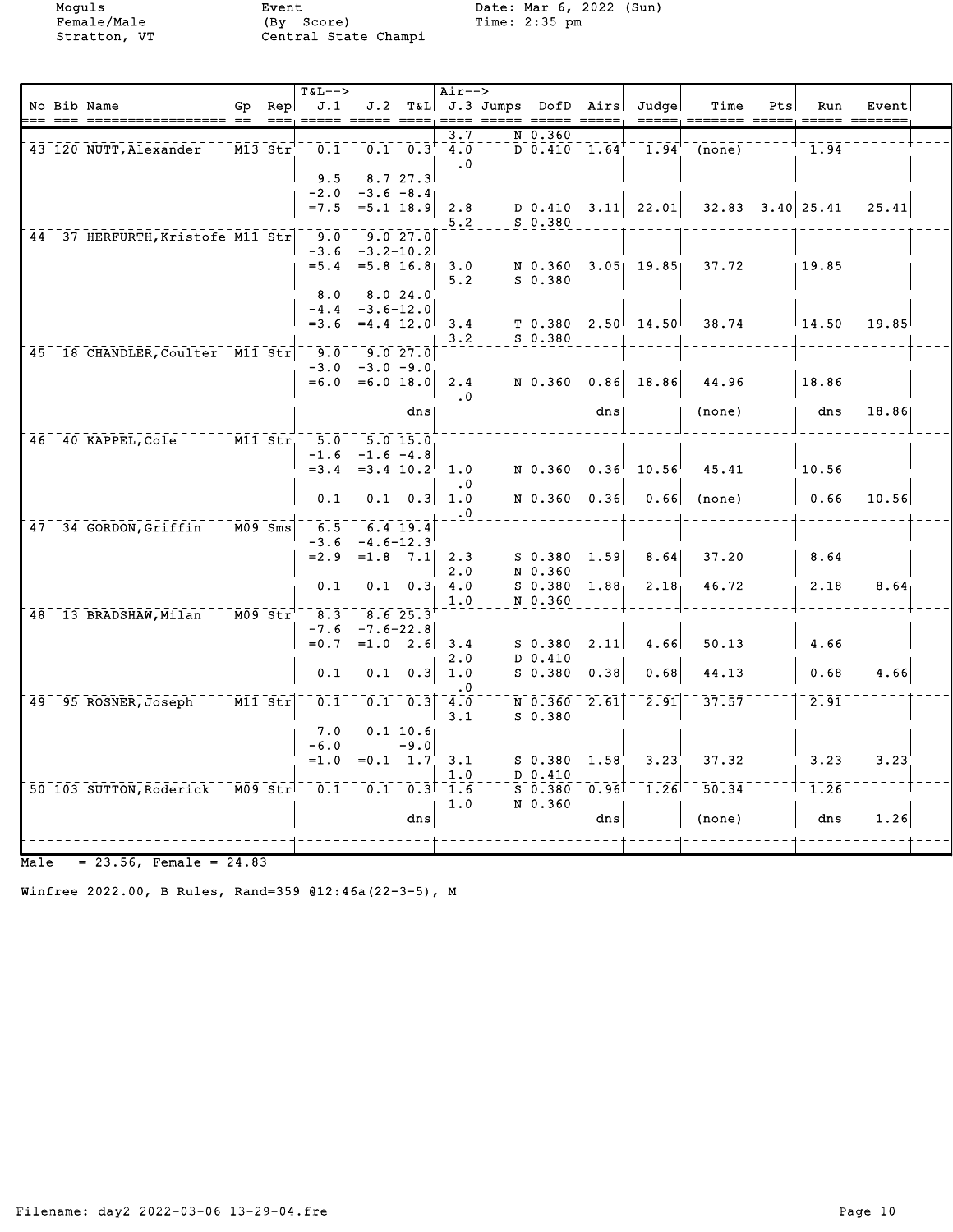------------------------------------------------------------------------------

Female/Male (By Group Score) Time: 2:38 pm Stratton, VT Central State Champi

Moguls Finals Date: Mar 6, 2022 (Sun)

|                                                  |                                                                    | No Bib# Name                                                                                                                                                                                                                                           | Gp      | Representing                            | Score        |
|--------------------------------------------------|--------------------------------------------------------------------|--------------------------------------------------------------------------------------------------------------------------------------------------------------------------------------------------------------------------------------------------------|---------|-----------------------------------------|--------------|
|                                                  |                                                                    |                                                                                                                                                                                                                                                        | $=$ $-$ | =============                           | ============ |
|                                                  |                                                                    |                                                                                                                                                                                                                                                        |         |                                         |              |
| $\begin{bmatrix} 1 \\ 2 \\ 3 \\ 4 \end{bmatrix}$ |                                                                    |                                                                                                                                                                                                                                                        |         |                                         |              |
|                                                  |                                                                    |                                                                                                                                                                                                                                                        |         |                                         |              |
|                                                  |                                                                    |                                                                                                                                                                                                                                                        |         |                                         |              |
|                                                  |                                                                    | - 26 CUNNINGHAM, Charlotte F09 Kms Killingt 37.94<br>- 58 VANCE, Molly<br>- 82 MONTEAU, Cassandra - - F09 Str Stratton 21.28<br>122 DAVIES, Isla - - - - F09 Stratton Win - 3.04                                                                       |         |                                         |              |
|                                                  |                                                                    |                                                                                                                                                                                                                                                        |         |                                         |              |
| $\begin{bmatrix} 1 \\ 2 \end{bmatrix}$           |                                                                    |                                                                                                                                                                                                                                                        |         |                                         |              |
|                                                  |                                                                    |                                                                                                                                                                                                                                                        |         |                                         |              |
|                                                  |                                                                    |                                                                                                                                                                                                                                                        |         |                                         |              |
|                                                  |                                                                    |                                                                                                                                                                                                                                                        |         |                                         |              |
|                                                  |                                                                    |                                                                                                                                                                                                                                                        |         |                                         |              |
|                                                  | $\frac{2}{3}$<br>$\frac{4}{5}$<br>$\frac{-5}{7}$<br>$\frac{-1}{7}$ |                                                                                                                                                                                                                                                        |         |                                         |              |
|                                                  |                                                                    | 33 GIULIETTI, Emma<br>89 PETERSEN, Kayla<br>39 JORDAN, Sophie<br>36 HASHEM, Remie<br>36 HASHEM, Remie<br>44 KNIGHT, Reese<br>96 NUTT, Emelia<br>14 BRIGHTHAUPT, Giselle F11 Str Stratton 30.01<br>14 BRIGHTHAUPT, Giselle F11 Str Stratton 29.         |         |                                         |              |
|                                                  |                                                                    | 14 DANUBRE Ruby<br>16 C KEEFE, Ruby<br>16 CULIETI, Sophia<br>16 CULIETI, Sophia<br>17 GULIETI, Sophia<br>17 Str Stratton 65.29<br>38 NGLAN, Evelyn<br>18 Str Stratton 66.15<br>16 O.15<br>18 SELAN, Evelyn<br>18 Str Stratton 66.15<br>16 O.15<br>17 S |         |                                         |              |
|                                                  |                                                                    |                                                                                                                                                                                                                                                        |         |                                         |              |
|                                                  |                                                                    |                                                                                                                                                                                                                                                        |         |                                         |              |
|                                                  |                                                                    |                                                                                                                                                                                                                                                        |         |                                         |              |
|                                                  |                                                                    |                                                                                                                                                                                                                                                        |         |                                         |              |
|                                                  |                                                                    |                                                                                                                                                                                                                                                        |         |                                         |              |
|                                                  |                                                                    |                                                                                                                                                                                                                                                        |         |                                         |              |
|                                                  |                                                                    |                                                                                                                                                                                                                                                        |         |                                         |              |
|                                                  |                                                                    |                                                                                                                                                                                                                                                        |         |                                         |              |
| 9]                                               |                                                                    |                                                                                                                                                                                                                                                        |         |                                         |              |
| $\overline{10}$                                  |                                                                    |                                                                                                                                                                                                                                                        |         |                                         |              |
| $\bar{1}\bar{1}^-_1$                             |                                                                    |                                                                                                                                                                                                                                                        |         |                                         |              |
| $\overline{1}\overline{2}$                       |                                                                    |                                                                                                                                                                                                                                                        |         |                                         |              |
| $\begin{bmatrix} 13 \\ -14 \end{bmatrix}$        |                                                                    |                                                                                                                                                                                                                                                        |         |                                         |              |
| $15^{1}$                                         |                                                                    |                                                                                                                                                                                                                                                        |         |                                         |              |
| $\overline{16}$                                  |                                                                    |                                                                                                                                                                                                                                                        |         |                                         |              |
| 17                                               |                                                                    |                                                                                                                                                                                                                                                        |         |                                         |              |
| $\overline{18}$                                  |                                                                    |                                                                                                                                                                                                                                                        |         |                                         |              |
|                                                  |                                                                    |                                                                                                                                                                                                                                                        |         |                                         |              |
|                                                  |                                                                    | 9 PIERCE Maggie Rose - F15 Kms Killingt 61.89                                                                                                                                                                                                          |         |                                         |              |
| $\begin{bmatrix} 1 \\ -2 \\ 2 \end{bmatrix}$     |                                                                    |                                                                                                                                                                                                                                                        |         |                                         |              |
|                                                  |                                                                    |                                                                                                                                                                                                                                                        |         |                                         |              |
| $\frac{1}{3}$<br>$\frac{4}{5}$                   |                                                                    |                                                                                                                                                                                                                                                        |         |                                         |              |
|                                                  |                                                                    |                                                                                                                                                                                                                                                        |         |                                         |              |
| $\overline{6}$ ]                                 |                                                                    | 16 CAREY, Bella F15 Msn Mount Sn - 60.75<br>91 REISZEL, Oliveah F15 Mil Willard 51.26<br>70 LAFFERTY, Stella F15 Msn Mount Sn - 48.50<br>104 TANINI, Eloise ----- F15 Hun Hunter M - 13.42<br>98 SCHWARTZ, Millie F15 Str Stratton 9.0                 |         |                                         |              |
|                                                  |                                                                    |                                                                                                                                                                                                                                                        |         |                                         |              |
| $\bar{\mathbf{1}}^{\dagger\,\dagger}$            |                                                                    | 54 KELLEY, Jocelyn                                                                                                                                                                                                                                     |         | $FT7$ Msn Mount $Sn$ <sup>1</sup> 62.92 |              |
|                                                  |                                                                    |                                                                                                                                                                                                                                                        |         |                                         |              |
|                                                  |                                                                    | 105 THOMS, Cooper                                                                                                                                                                                                                                      |         | M09 Str Stratton                        | 34.16        |
|                                                  |                                                                    | 101 STUART, Blake                                                                                                                                                                                                                                      |         | M09 Kms Killingt                        | 33.23        |
| $\frac{1}{2}$ $\frac{2}{3}$                      |                                                                    | 45 KOURBAGE, Charles                                                                                                                                                                                                                                   |         | M09 Str Stratton                        | 31.29        |
| $\overline{4}$                                   |                                                                    | 34 GORDON, Griffin                                                                                                                                                                                                                                     |         | M09 Sms Stratton                        | 8.64         |
| $\overline{5}$                                   |                                                                    | 13 BRADSHAW, Milan                                                                                                                                                                                                                                     |         | M09 Str Stratton                        | 4.66         |
| $\overline{6}$                                   |                                                                    | 103 SUTTON, Roderick                                                                                                                                                                                                                                   |         | M09 Str Stratton                        | 1.26         |
|                                                  |                                                                    |                                                                                                                                                                                                                                                        |         |                                         |              |
|                                                  |                                                                    | 85 PERILLO, Joseph                                                                                                                                                                                                                                     |         | $\overline{M11}$ Sgb Sugarbus           | 56.81        |
| $\frac{1}{2}$                                    |                                                                    | 41 KEEFE, Brian                                                                                                                                                                                                                                        |         | M11 Kms Killingt                        | 49.33        |
| $\overline{3}$                                   |                                                                    | 46 HAMILTON, Douglas                                                                                                                                                                                                                                   |         | M11 Str Stratton                        | 48.44        |
| $\overline{4}$                                   |                                                                    | 38 HERSH, Shayd                                                                                                                                                                                                                                        |         | M11 Str Stratton                        | 46.68        |
| $\bar{5}$                                        |                                                                    | 88 PERILLO, Michael                                                                                                                                                                                                                                    |         | M11 Sgb Sugarbus                        | 44.14        |
| $\overline{6}$                                   |                                                                    | 17 CAREY, Jack                                                                                                                                                                                                                                         |         | M11 Msn Mount Sn                        | 43.65        |
| 7                                                |                                                                    | 10 BARGAS, James                                                                                                                                                                                                                                       |         | M11 Str Stratton                        | 36.12        |
|                                                  |                                                                    |                                                                                                                                                                                                                                                        |         |                                         |              |